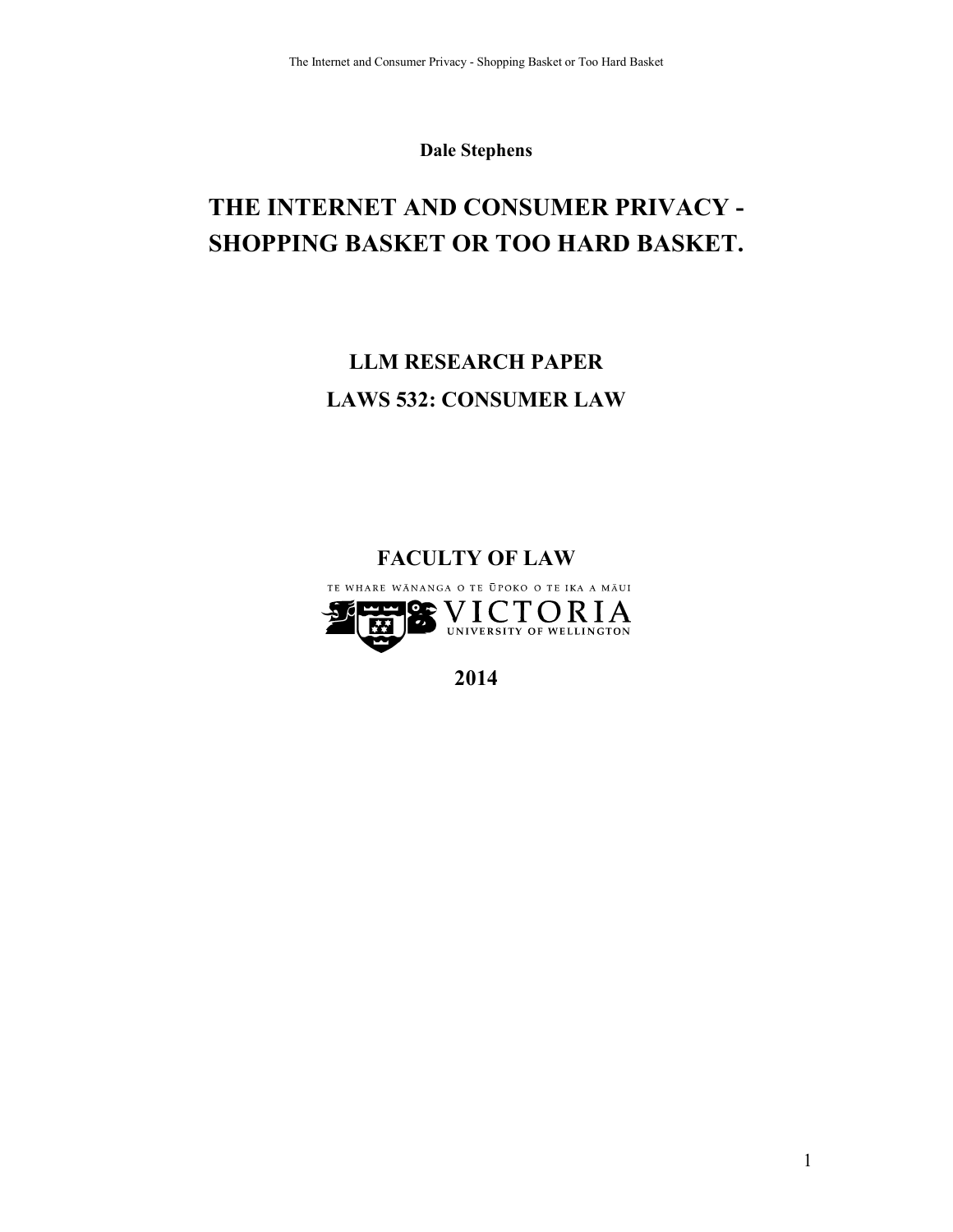### *Contents*

| LLM RESEARCH PAPER IAWS 532: consumer law                |                |
|----------------------------------------------------------|----------------|
| <b>FACULTY OF LAW 2014</b>                               | 1              |
| Contents                                                 | $\overline{2}$ |
| Abstract                                                 | 5              |
| Word length                                              | 5              |
| <b>Introduction</b><br>$\bf I$                           | 6              |
| $\mathbf{I}$<br>New Zealand Privacy Law and the Internet | 9              |
| <b>Data Collection</b><br>Ш                              | 16             |
| <b>Cloud Computing and New Technology</b><br>IV          | 18             |
| <b>Privacy of Personal Information</b><br>V              | 19             |
| <b>Conclusion</b><br>VI                                  | 23             |
| <b>Bibliography</b>                                      | 29             |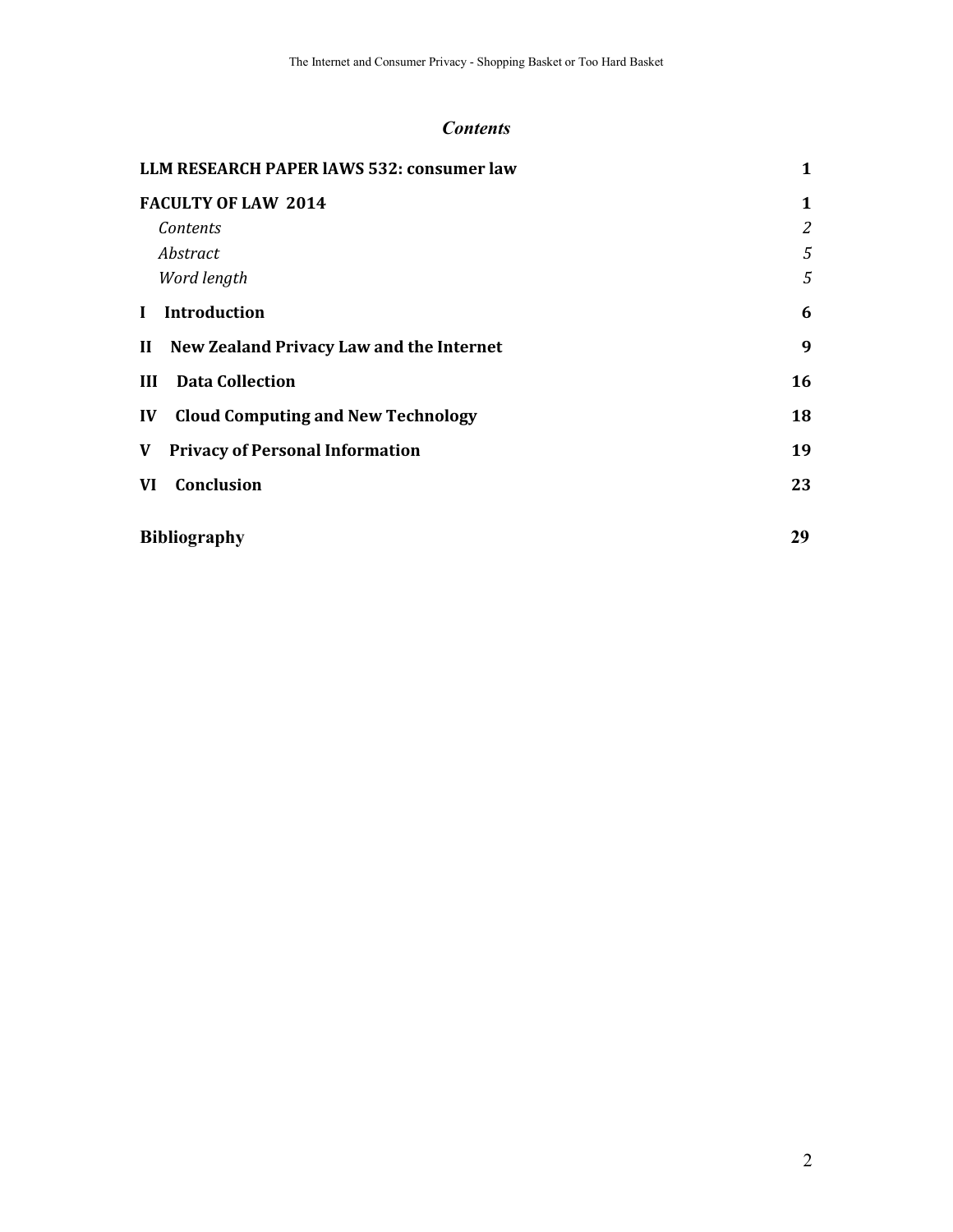The Internet and Consumer Privacy - Shopping Basket or Too Hard Basket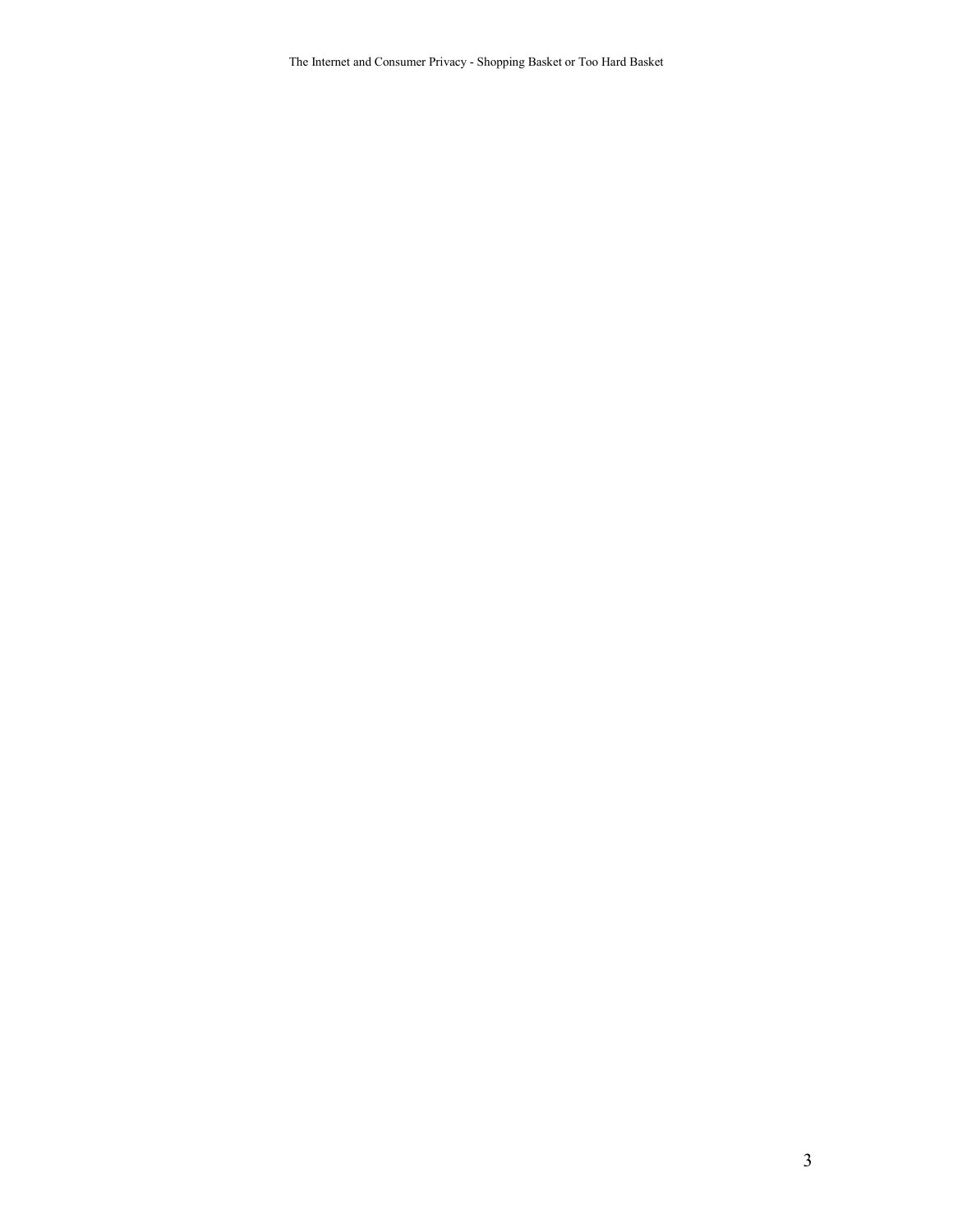The Internet and Consumer Privacy - Shopping Basket or Too Hard Basket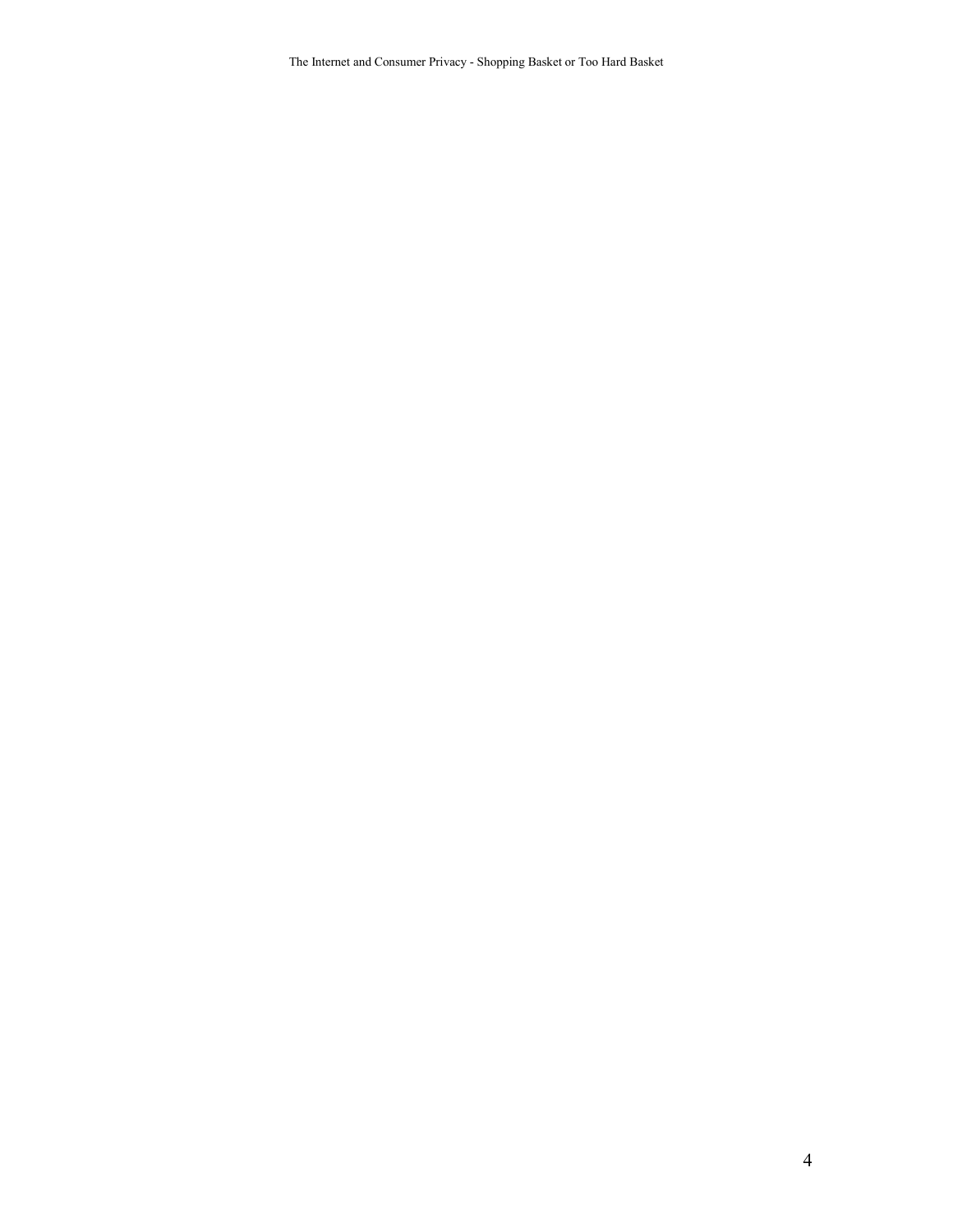#### *Abstract*

*The Internet has rapidly become the world's most prevalent form of communication. It can be accessed twenty-four hours a day from virtually any location in the world from a myriad of technologically savvy devices. Internet users can keep up to date with world events, watch movies, listen to music, interact with government agencies, analyse business trends, undertake research and maintain contact with people anywhere. The Internet also provides the ability for users to shop 'online' with virtually any product or service supplier anywhere in the world. This has created concerns regarding the use of personal information obtained through the medium of the Internet. An individual's right*  to privacy is a right enshrined in legislation and through tort law. With the uptake of *technology and the burgeoning use of the Internet the subject of online privacy has become a complex issue for law and policy makers both in New Zealand and internationally. The aim of this paper is to look at the online shopper or consumer and how their information could be protected. This paper looks at the key areas of privacy legislation, the storage of data and the rise of new technologies including 'cloud' computing and suggests that the complexity of online privacy is such that a different approach to access and use of personal information of online shoppers may be required. The rate of technology change, the enormity of the data capture situation and the international accessibility of the Internet are all factors that create an almost impossible situation for ensuring consumer privacy so this paper proposes that the onus moves away from the law and policy makers and put into the hands of the users of the Internet.* 

#### *Word length*

*The text of this paper (excluding abstract, table of contents, footnotes and bibliography) comprises 7533 words.* 

#### *Subjects and Topics*

Privacy Legislation Data Collection Cloud computing and new technology Privacy of personal information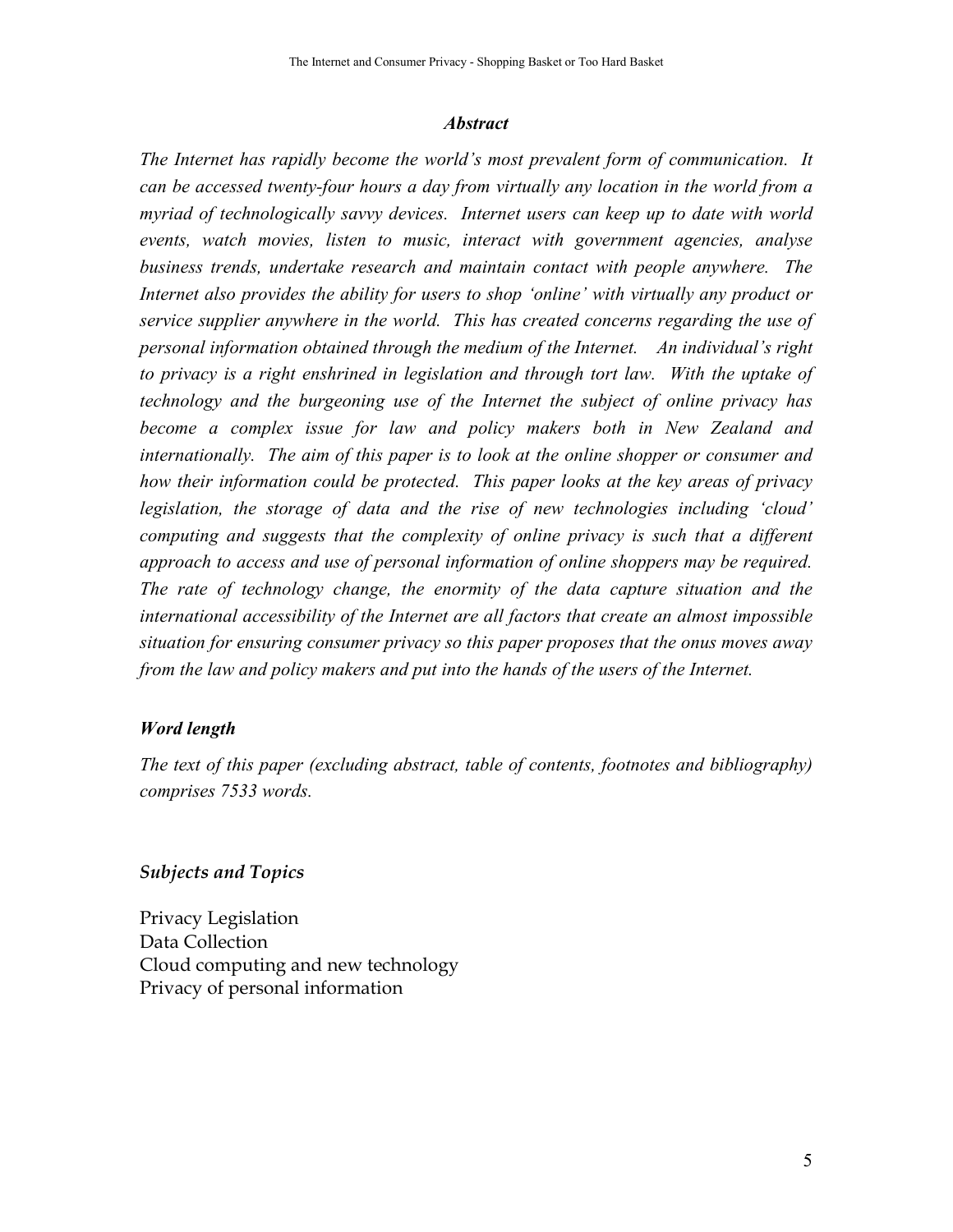### *I Introduction*

New Zealanders go 'online' to complete banking transactions, make requests of government agency's, interact with friends, to watch movies, to listen to music, to participate in online games, to research, follow world events and to shop. There are daily accounts of politicians, business people, celebrities and citizens complaining about the use and misuse of personal information, communications or data accessed via the Internet. New Zealand's 2014 general election campaign has seen major concerns regarding the misuse of potentially illegally obtained information via electronic means.

Societal interactions are changing with traditional methods declining in favour of online processes. The increasing affordability and availability of user-friendly devices facilitating access to the Internet means that anyone can access online information with ease. According to a recent news report:

"The Internet is where we keep our stuff. Good, bad and neutral - it's all there, either shared with friends or kept between ourselves and our dearest Facebook advertisers, and data harvesters. It's where we keep our lists of ideas, our pictures, our music libraries. It's a living room, a library and a rogues' gallery of everyone we've ever met that we can access from our pants pockets, sometimes by mistake."<sup>1</sup>

New Zealand's General Election has seen issues of online privacy to the fore with claims and counter claims as to the legality or otherwise of information obtained online. An interesting area of discussion became the extent to which online data of private citizens and organisations could be hacked and used illegally. As stated by New Zealand Herald columnist Fran O'Sullivan –

<sup>&</sup>lt;sup>1</sup> ALEXANDRA PETRI "The worst response to the nude celebrity photo hack" Stuff.co.nz (8 September 2014) <http://www.stuff.co.nz/life-style/life/10471692/The-worst-response-to-the-nude-celebrity-photohack>.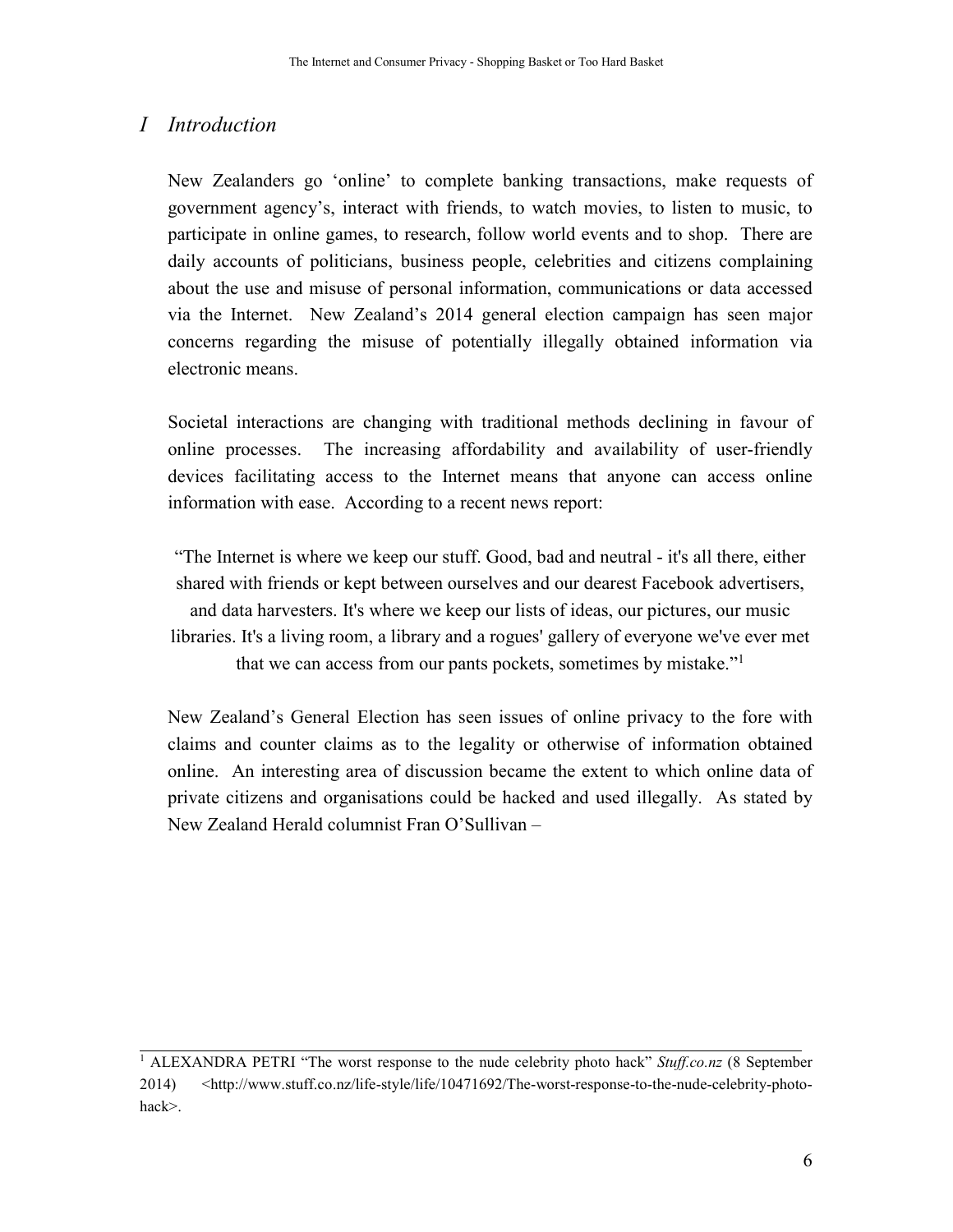"Cyber attack is a major concern for New Zealand companies. In the Herald's Mood of the Boardroom election survey, chief executives rated the risk of cyber attacks among their top three international business concerns".<sup>2</sup>

And further

 "The possibility of intellectural property being stolen is why economic and business drivers now come under the national security umbrella".<sup>3</sup>

This national security umbrella however doesn't extend to individual consumers who routinely use the Internet to shop for goods and services for their personal use. Online shopping is an area of rapid growth where consumers can purchase goods and services from anywhere in the world. The Dominion Post newspaper recently reported that (New Zealanders) online shopping has grown by 7% in the last year with purchases from domestic sites at 59% and from international sites has grown to 41% of total sales.<sup>4</sup> The exponential growth of use of the Internet has led to increased concerns regarding the privacy of individual citizens personal information. According to Solove, "Privacy is the claim of individuals, groups, or institutions to determine for themselves when, how, and to what extent information about them is communicated to others."<sup>5</sup> What is the role of the law in protecting personal information?

Solove further asserts that the public is reportedly as concerned about their privacy being threatened as much by business interests as by their government.<sup>6</sup>

In Norman Witzleb's book '*Emerging Challenges in Privacy Law'* Robert Gellman says about privacy that:

"Lawyers, judges, philosophers, and scholars have attempted to define the scope and meaning of privacy, and it would be unfair to suggests that they have failed. It would be kinder to say that they have all produced different answers."<sup>7</sup>

<sup>3</sup> "Fran O'Sullivan: Key wins - now let's focus on real issues", above n 2.

<sup>&</sup>lt;sup>2</sup> "Fran O'Sullivan: Key wins - now let's focus on real issues" *New Zealand Herald* (17 September 2014) <http://www.nzherald.co.nz/business/news/article.cfm?c\_id=3&objectid=11325841>.

<sup>4</sup> MICHAEL FOREMAN "Offshore retailers gain online marketshare" *Stuff.co.nz* (New Zealand, 1 September 2014) <http://www.stuff.co.nz/business/industries/10447282/Offshore-retailers-gain-onlinemarketshare>.

<sup>5</sup> Daniel J Solove *Privacy, information, and technology* (Aspen Publishers, New York, 2006) at 36.  $6$  At 54.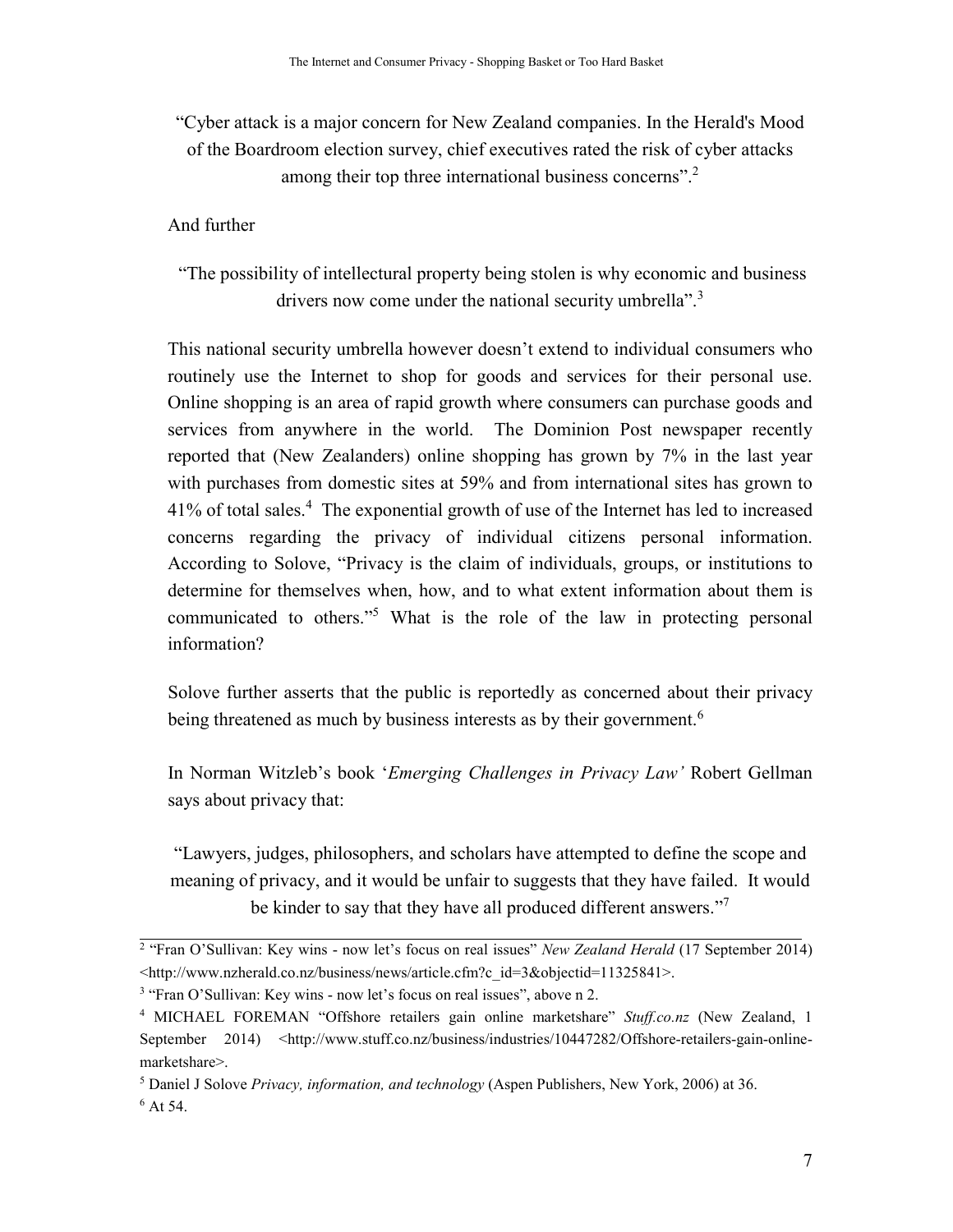In our daily interactions on the Internet we (sometimes unknowingly) release information about ourselves and our 'transactions on to the Internet. This information is then potentially used in a number of ways. Internet users receive unprompted emails from companies selling products. Banner advertisements on consumers Facebook or email home pages just happen to be promoting products of relevance to the consumer. Free offer promotions arrive at the consumers' 'home pages'. One such method is where information previously obtained by organisations is used to 'target' consumers with marketing opportunities to enable businesses to sell their products. This compilation and use of personal information according to Solove (and others) is known as '*database marketing'<sup>8</sup>* and provides immense marketing opportunities for business interests. Data collection techniques include often used online tools such as 'cookies', 'web bugs', 'spyware', and 'RFID' tags. Solove quotes, "According to Jerry Kang, the problem with data collection and compiling is that it is a form of surveillance that inhibits individual freedom of choice."<sup>9</sup> So do consumers who use the Internet as a means of transacting retain the freedom of choice as to who has access to their personal information?

The rapid uptake in use of the Internet has spawned a range of issues for law and policy makers. Chief amongst these issues is whether individual rights to privacy of their personal information can be appropriately safeguarded. The issue of online privacy is enormous and requiring of careful analysis. The purpose of this paper is to look at the rights of the online shopper only and consider whether their privacy needs are being met; are able to be met; or can not be appropriately met. To do this appropriately requires a range of comparisons with other activities occurring via the Internet so an understanding of their information privacy issues can be gleaned. This in turn can inform consideration of options for the best means of protecting the privacy of the online shopper or consumer.

The first consideration will be of the current legislation and how this assists in providing clarity on the privacy laws of New Zealand. Comparing the current New Zealand legal situation to that of near neighbours Australia, and the initiatives they

1.

-

<sup>7</sup> Normann Witzleb *Emerging challenges in privacy law* (Cambridge University Press, New York, 2014) at

<sup>8</sup> Solove, above n 5, at 185.

<sup>&</sup>lt;sup>9</sup> At 193.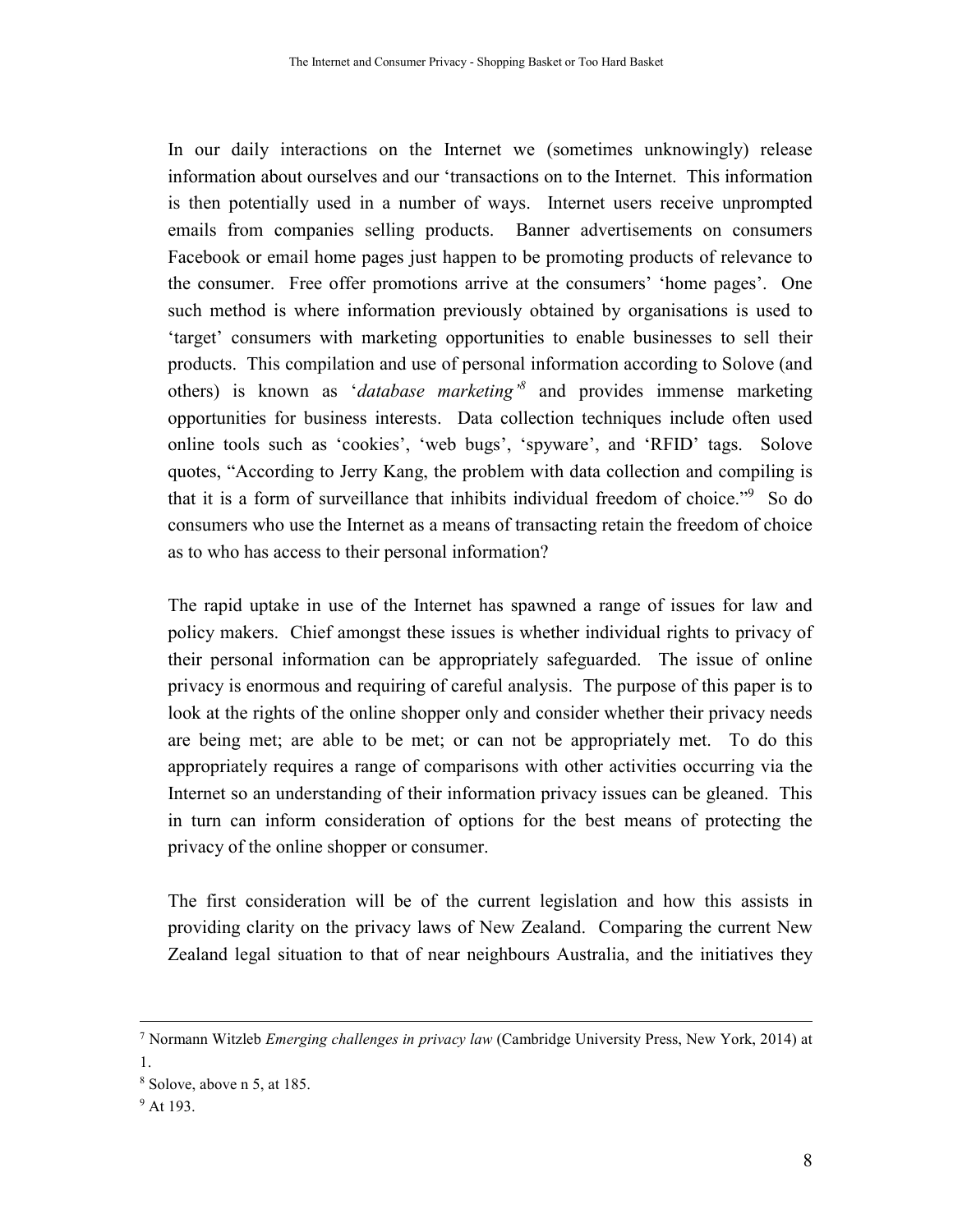are implementing may provide an insight into what could be considered in the New Zealand legal context.

The second consideration will be data collection, how it takes place, how data is stored, distributed and used, and whether the current environment is helpful or otherwise to the consumers' privacy rights.

The third consideration will be a review of current technology, future opportunities and how we can work with the increasingly complex technology environment to assist the consumer with protecting their private information.

Finally consideration will need to be given to the practicalities of the current situation and future opportunities and what is the best way forward in the current and future environments for the New Zealand online consumer.

# *II New Zealand Privacy Law and the Internet*

For privacy law to be effective it needs to have considered and understood the nature of privacy problems. In another of Solove's writings he states that, "the law struggles with comprehending how and why privacy problems cause injury."<sup>10</sup> This injury can be physical, financial, emotional, psychological, property, relational, and reputational. Therefore the law needs to understand both the problem and the effect.

New Zealand has no Internet privacy law as such, relying on the provisions of the Privacy Act 1993,<sup>11</sup> and the tort of invasion of privacy<sup>12</sup>. Information Privacy Principles 3 and 9 of the Privacy Act specifically deal with the collection and retention of information but as Corbett argues this has little effect with online privacy due to the domestic nature of the Act.<sup>13</sup> An online search of New Zealand legislation highlighted 65 references to online activity in a range of Acts thus highlighting the complexity of this situation, as there is no definitive legal direction as to the privacy of an individual's information on the Internet. Neither the OECD Privacy Guidelines

<sup>10</sup> Daniel J Solove *Understanding privacy* (Harvard University Press, Cambridge, Mass, 2008) at 174.

<sup>&</sup>lt;sup>11</sup> Privacy Act 1993 Information Privacy Principles 3 and  $6$ 

<sup>12</sup> Susan Corbett "The retention of personal information online: A call for international regulation of privacy law" (2013) 29 Computer Law & Security Review 246 at 248. <sup>13</sup> At 248.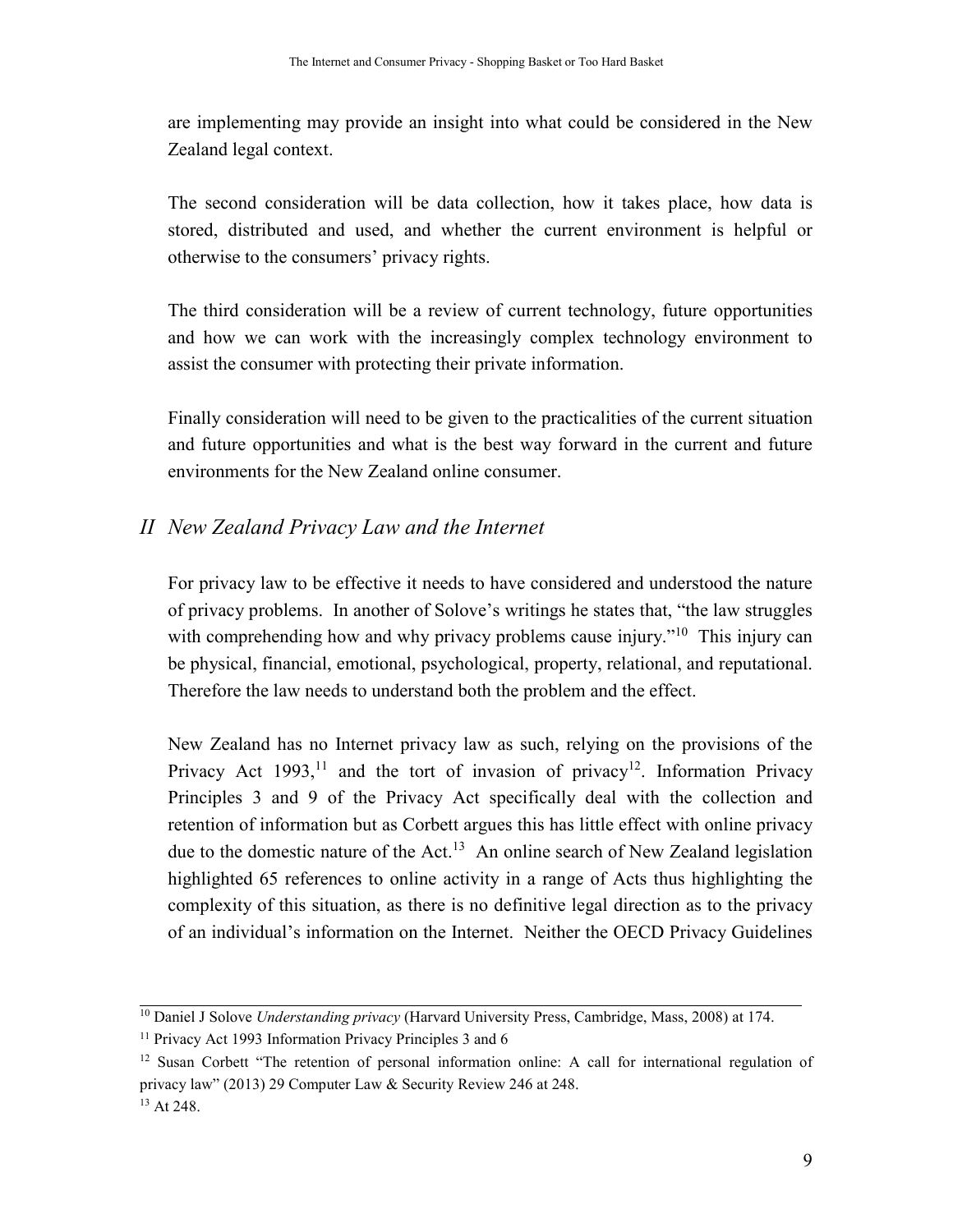nor the APEC Privacy Framework<sup>14</sup> include regulations requiring the deletion of personal information. Different countries throughout the Asia Pacific region have markedly different guidelines for the handling of personal information with some being very prescriptive but in the main the issue of online privacy throughout Asia Pacific is given low priority.

According to Mills "Control of personal information is the least developed sphere of privacy and the sphere with the least legal protection". <sup>15</sup> And -

"Further modern technology makes this information easier to collect, easier to collate and file, and easier to disseminate. Both governmental and private entities use "data mining" for purposes ranging from advanced security to commercial gain. Thus, the level of control an individual may exercise of personal information inevitably conflicts with security and commercial interests. The need for some form of balancing becomes crucial to individual privacy concerns."<sup>16</sup>

Internationally there are no standards in place for the protection of an individual's personal information and there seems little appetite for achieving this. This could suggest that it's seen as too late to implement a meaningful privacy regime. More accurately it could be that there is no will to find a common solution because the question is too complex, expensive and time consuming.

Privacy commissioners worldwide are working to address legal issues surrounding privacy. As an example Asia-Pacific Economic Cooperation (APEC) member countries have established the APEC cross-border Privacy Enforcement Arrangement to assist privacy regulators to share information and assist each other in enforce laws in cross-border situations.<sup>17</sup>

Susan Corbett in her paper on "The retention of personal information online" comments that New Zealand's current privacy legislation only covers data or information emanating from New Zealand based sources and doesn't comply with European Union standards<sup>18</sup> which is therefore limiting New Zealand's trading

<sup>14</sup> At 247.

<sup>15</sup> Jon L Mills *Privacy* (Oxford University Press, Oxford [UK] ; New York, 2008) at 16.

<sup>16</sup> At 18.

<sup>17</sup> Witzleb, above n 7, at 43.

 $18$  Corbett, above n 12, at 249.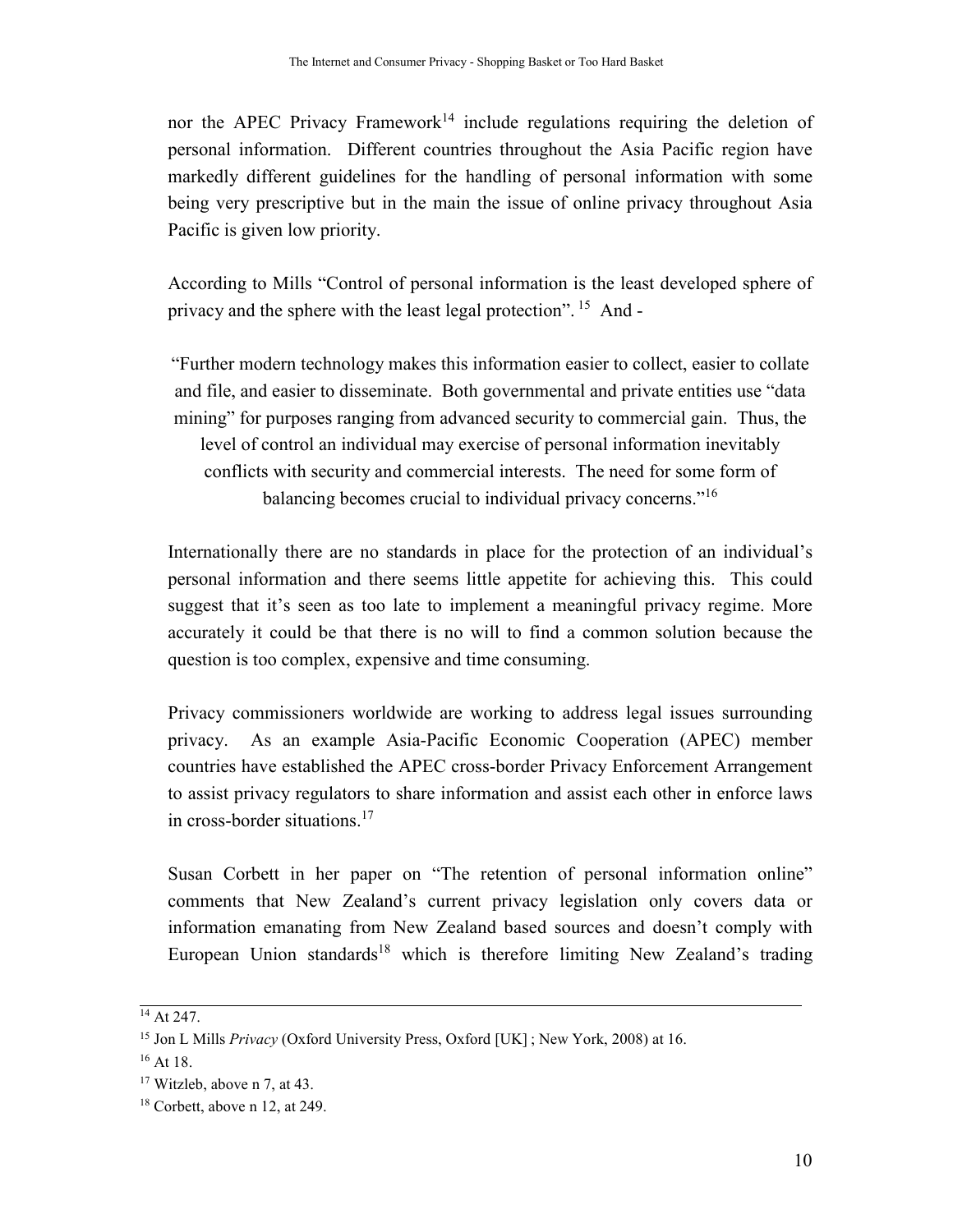opportunities with Europe. She also believes that New Zealand's trading opportunities will continue to be limited due to domestic privacy legislation inadequately addressing the issue of data retention. <sup>19</sup> For New Zealand to be successful international trading partners the issue of data retention and access to private records needs to be clarified.

New Zealand's nearest neighbour Australia is currently reviewing its privacy legislation. The Privacy Amendment (Enhancing Privacy Protection) Act 2012 came into force on 12 March 2014 and "constitutes the first step in a long and complex process to ensure that privacy remains both relevant and up to date in a changing world."<sup>20</sup>

From 2006 to 2008 the Australian government, via the Australian Law Reform Commission (ALRC) conducted a review of Australia's privacy framework and concluded that Australians care deeply about privacy – that they want a simple but workable system. It also found that Australians also want the "considerable benefits of the information age, such as shopping and banking online, and communicating instantaneously with friends and family around the world."<sup>21</sup> The work of the ALRC resulted in 295 recommendations for reform to the Australian privacy regime. These recommendations were dealt with in two stages leading up to the new legislation released this year. Of key importance is that the two previous sets of privacy principles, one for the public sector and one for the private sector, have now been replaced with one unified set of privacy provisions. These provisions now contain a number of significant changes in the areas of direct marketing and cross border information flows. This has ultimately also led to Australia's Privacy Commissioner having an enhanced range of powers including the Commissioner's ability to conduct a Performance Assessment of private sector organisations to determine how personal information is being handled under the new rules and codes.

Much of the work completed to date in Australia is considered the 'first stage' of the overhaul of privacy laws. The second stage will include data breach notifications, specifically relevant with the rapid technological advances creating massive data storage capability.<sup>22</sup> Currently the Australian Privacy Act does not make a distinction

 $19$  At 249.

<sup>20</sup> Witzleb, above n 7, at 31.

 $21$  At 33.

 $22$  At 44.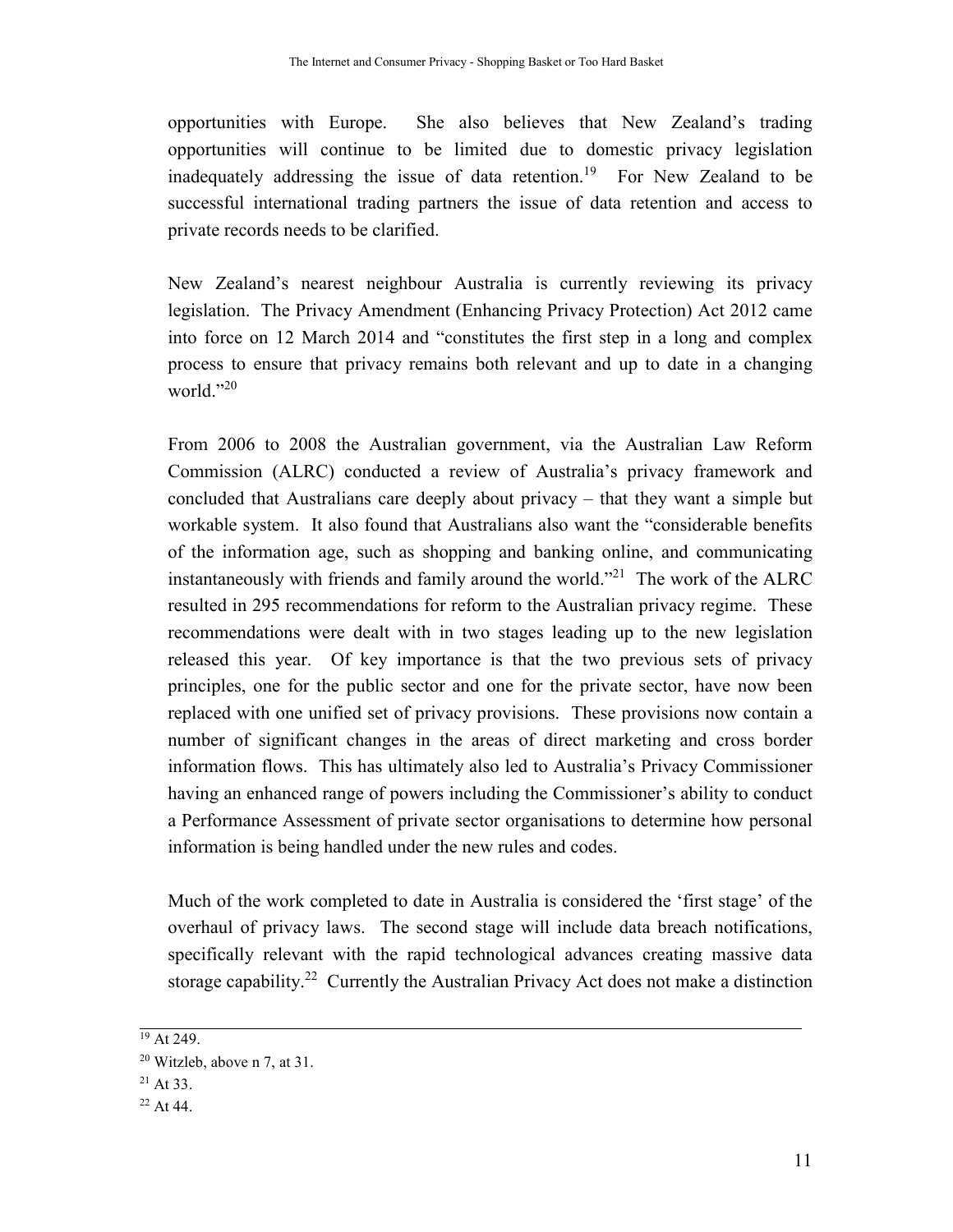between data controller and data processor, leaving the issue of who 'holds' or 'controls' personal information as a question of fact to be determined on a case-bycase basis.<sup>23</sup> How this settles will only become clear as the new legislation is tested.

There are 13 new Australian Privacy Principles or APPs promulgated in this legislation replacing the two previous separate groups of private and public sector privacy principles. The new APPs can be divided into five categories of principles –

- 1. Organisations being required to consider the privacy of personal information when designing information systems  $(1,2)$
- 2. The receipt of personal information including the receipt of unsolicited information by organisations (3,4,5)
- 3. Governance of the use and disclosure of personal information including direct marketing, use of government related identifiers and disclosure of personal information to recipients outside Australia (6,7,8,9)
- 4. The integrity quality and security of personal information (10,11)
- 5. Requests for access to and correction of personal information  $(12.13)^{24}$

The principle most relevant to consideration of the privacy of consumer information is the new privacy legislation principle known as Australian Privacy Principle number seven or APP 7. This APP creates certain conditions by which personal information can be used for direct marketing. The principle states:

"If an organisation holds personal information about an individual, the organisation must not use or disclose the information for the purpose of direct marketing."<sup>25</sup>

The statute goes on to include a range of situations where personal information, not being sensitive information, can be used for the purposes of direct marketing. Most importantly for the individual item 7.6 of APP 7 provides the ability for an individual to request not to receive direct marketing communications. As stated by Witzleb - "The conditions are complex and their effect uncertain, although the intention is to

 $23$  At 48.

<sup>&</sup>lt;sup>24</sup> Ben Allen and Hamish McNair "Reforms to Australian privacy legislation will have major impact for both public and private sector" (2012) 64 Keeping Good Companies (14447614) 690.

<sup>&</sup>lt;sup>25</sup> c=AU; o=Commonwealth of Australia; ou=Attorney-General's Department; ou=Office of the Australian Information Commissioner "Privacy fact sheet 17: Australian Privacy Principles Office of the Australian Information Commissioner - OAIC" <http://www.oaic.gov.au/privacy/privacy-resources/privacy-factsheets/other/privacy-fact-sheet-17-australian-privacy-principles>.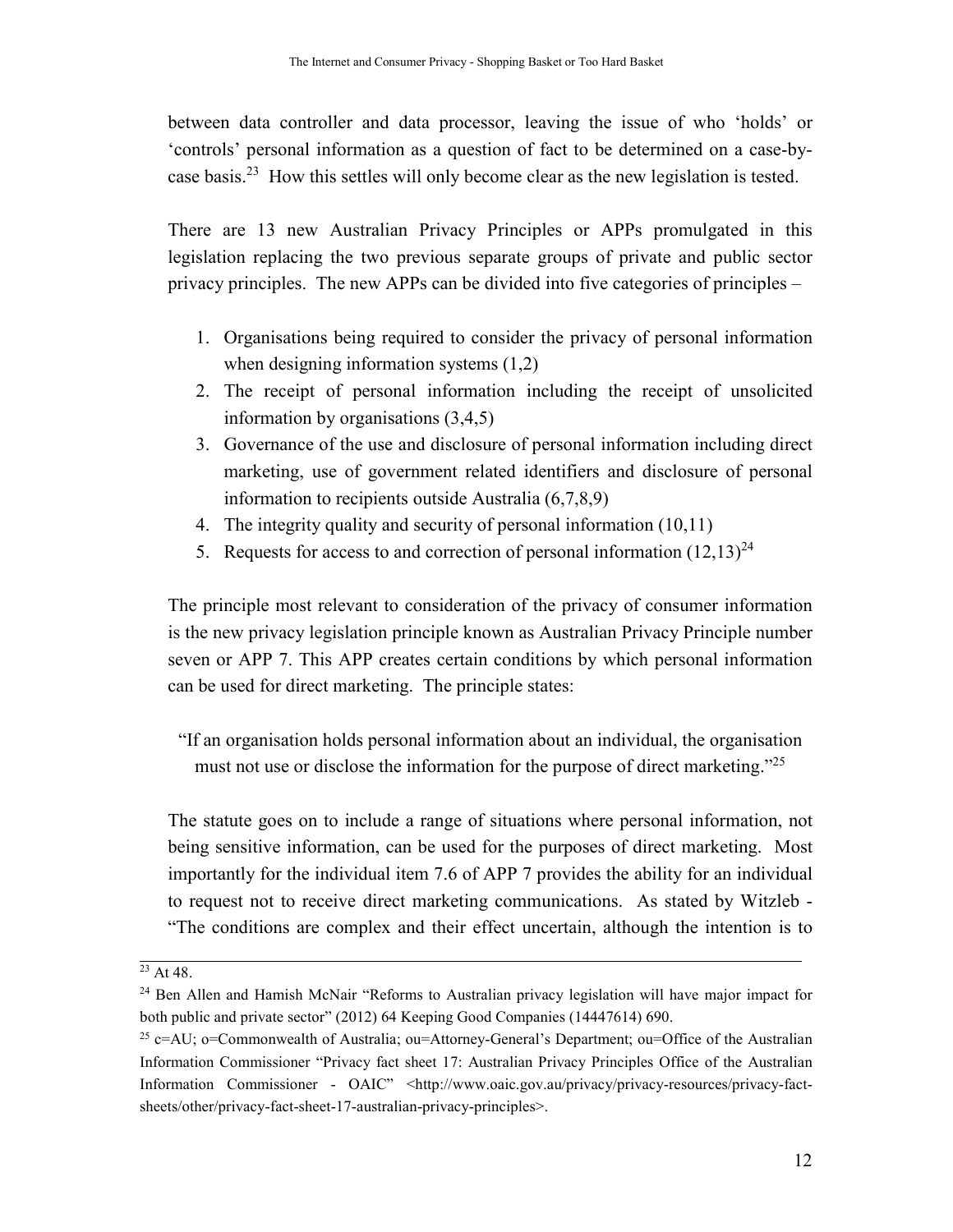ensure that, in most circumstances, individuals are offered an 'opt-out' opportunity, and that their choices must be respected".<sup>26</sup>

This new legislation has not been 'tested' yet but it is hoped that this new principle may have struck the right balance to please consumers and suppliers. As stated by Allen and McNair –

"The Act also introduces an APP specifically dealing with direct marketing (APP 7) which requires greater accountability from organisations to record the source of personal information used for direct marketing. APP 7 also enables individuals to request an organisation not to use or disclose their personal information to facilitate direct marketing by other organisations. Organisations that presently disclose customer data to, or receive customer data from, other organisations, will need to carefully review their practices to ensure compliance."<sup>27</sup>

Australia has completed extensive research and analysis of its privacy legislation and now is in the process of implementing the amended Privacy Act. The next period may well see extensive 'testing' of this legislation as businesses, organisations, government agencies and private consumers work to understand how this legislation applies to them.

By way of contrast New Zealand has the Privacy Act 1993 which was most recently reviewed in 2011. In this review the authors looked at the 12 privacy principles contained in the original legislation and recommended that the basic structure of all of the principles remain unchanged. $28$ 

As a brief summary of New Zealand's Privacy Principles –

- Principles  $1 4$  cover the collection of personal information
- Principle 5 relates to the storage and security of information
- Principle 6 deals with an individual's ability access to personal information about them that has been stored by an agency
- Principles 7 8 pertain to the correction and accuracy of personal information

 $26$  Witzleb, above n 7, at 53.

<sup>27</sup> Allen and McNair, above n 24, at 691.

<sup>28</sup> New Zealand *Review of the Privacy Act 1993 review of the law of privacy, stage 4* (Law Commission, Wellington, NZ, 2011) at 76.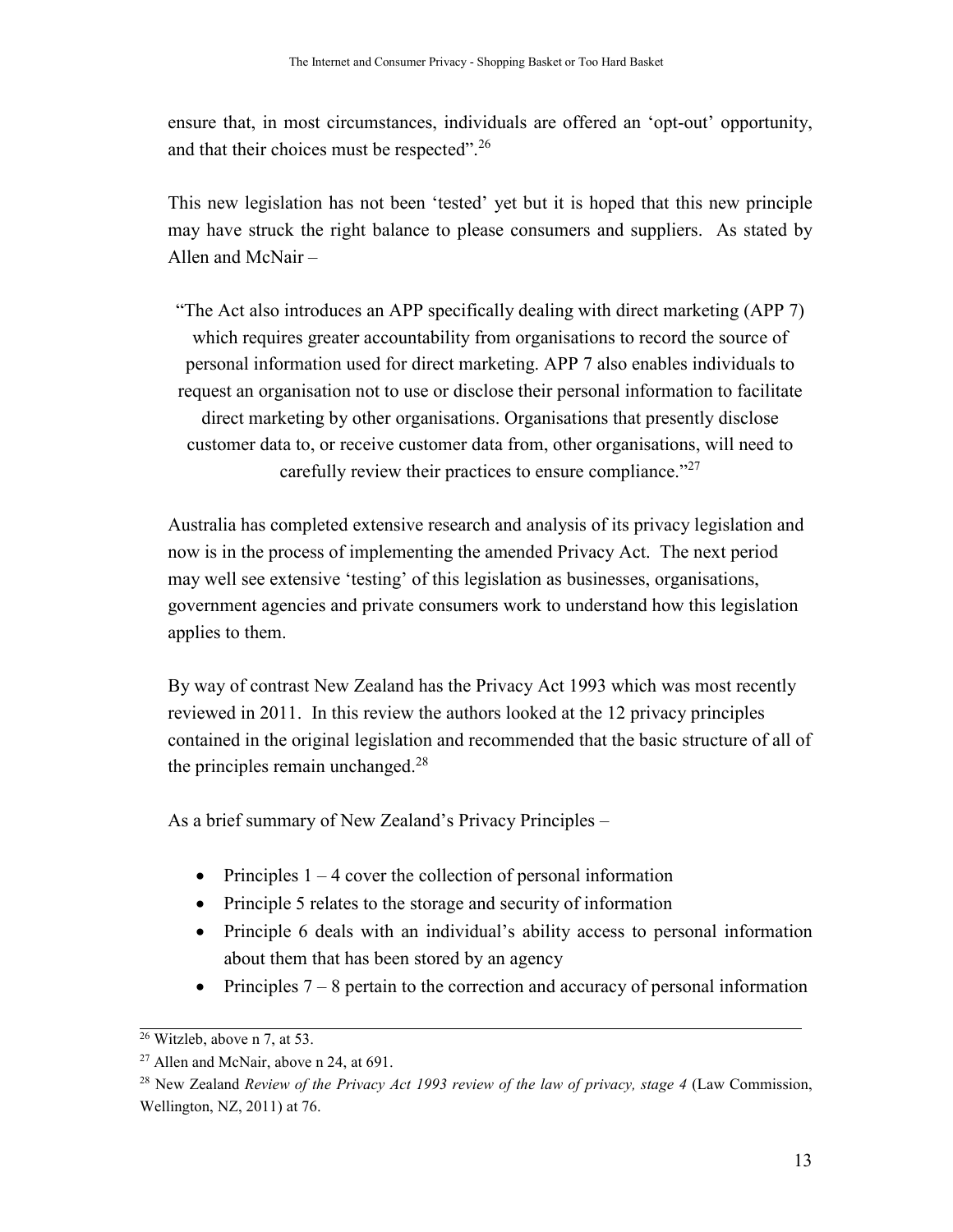- Principle 9 explains how long personal information could reasonably be kept by an agency
- Principles  $10 11$  place limits on specific use of and/or disclosure of personal information
- Principle 12 outlines requirements regarding the use/non use of unique identifiers<sup>29</sup>

(Note that principles 2, 3, 6, 10 and 11 all have exceptions in them that alter the way each principle could be interpreted.)

One of the key features of the Privacy Act 1993 as explained in the New Zealand Law Commission review in 2011 is what is described as the "open textured principles" which the writers observed gives the language the "virtues of flexibility and capacity to move with the times".<sup>30</sup> This review document makes reference to direct marketing where it states –

"Direct marketing is a recurring topic in discussions of privacy. Intrusive marketing practices can upset people. In our view this is as much a matter of consumer law as of privacy. We are attracted to the idea of putting the "do not call" register currently operated by the Marketing Association on a statutory basis, and suggest that the Ministry of Consumer Affairs should progress this work. It seems to us that an amendment to the Fair Trading Act would be the appropriate vehicle."<sup>31</sup>

Later in the Law Commission review with regard to the influence of technology on access to personal information the authors state -

"On the whole, we think that the privacy principles and the Privacy Commissioner's current functions and powers are adequate and sufficiently flexible to respond to the challenges posed by new technologies. Nevertheless, that landscape is dynamic and will need to be kept under regular review to ensure that this remains the case."<sup>32</sup>

And further –

|  | T |  |
|--|---|--|
|--|---|--|

<sup>30</sup> At 11.

 $32$  At 250.

 $31$  At 20.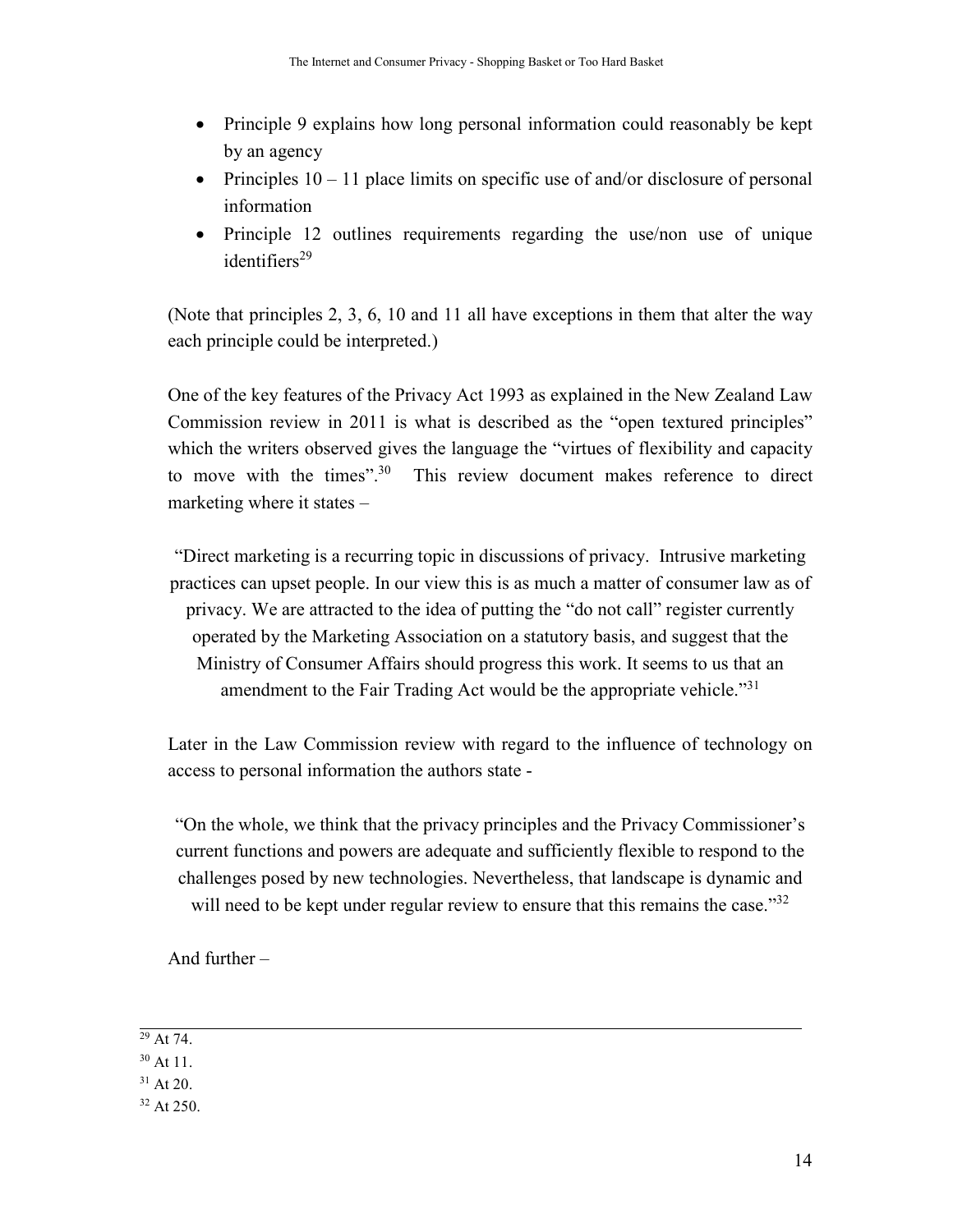"It will therefore be important that subsequent reviews of the Privacy Act ensure that the Act continues to adequately deal with technology issues and to reflect international responses to those issues that may be developed in the future through global cooperation and consensus."<sup>33</sup>

An interesting submission to the reviewers referred to whether the Privacy Act was the most appropriate legislation to deal with Internet privacy issues stating -

"In relation to privacy issues between citizens that arise through Internet publication, Professor Roth's submission, drawing from his academic article, was that these issues are better covered by other causes of action such as defamation and the privacy tort and criminal offences such as computer misuse, rather than the Privacy Act."<sup>34</sup>

It is interesting to note that throughout the review there is reference and comparison to the Australian privacy review.

Both Australian and New Zealand authorities have recognised the need to review their privacy legislation. Interestingly the two reviews have yielded quite different approaches with the changes to the Australian legislation preferring quite prescriptive principles and references to online information, direct marketing and the control of information contained or sourced from the Internet. The New Zealand review by contrast has continued to prefer the open textured principles from the original 1993 legislation and the ability to be flexible with the capacity to move with the times. The New Zealand review also placed more emphasis on the ability to utilise 'other causes of action' rather than the Privacy Act. Potts in his 2011 book entitled *Cyberlibel* drew references from the New Zealand tort of invasion of privacy when he said –

"Holding the balance fairly between plaintiffs and defendants in this field is not likely to be easy. The law should be as simple and easy of application as possible in the interests of those who have to make decisions about what and what not to publish"<sup>35</sup>

This reinforces the Law Commission reviewers' perspective about having the legislation flexible and open to interpretation. But does this make the legislation easier to apply or harder to apply?

 $33$  At 257.

<sup>34</sup> At 264.

<sup>35</sup> David A Potts *Cyberlibel* (Irwin law, Toronto, Ont, 2011) at 381.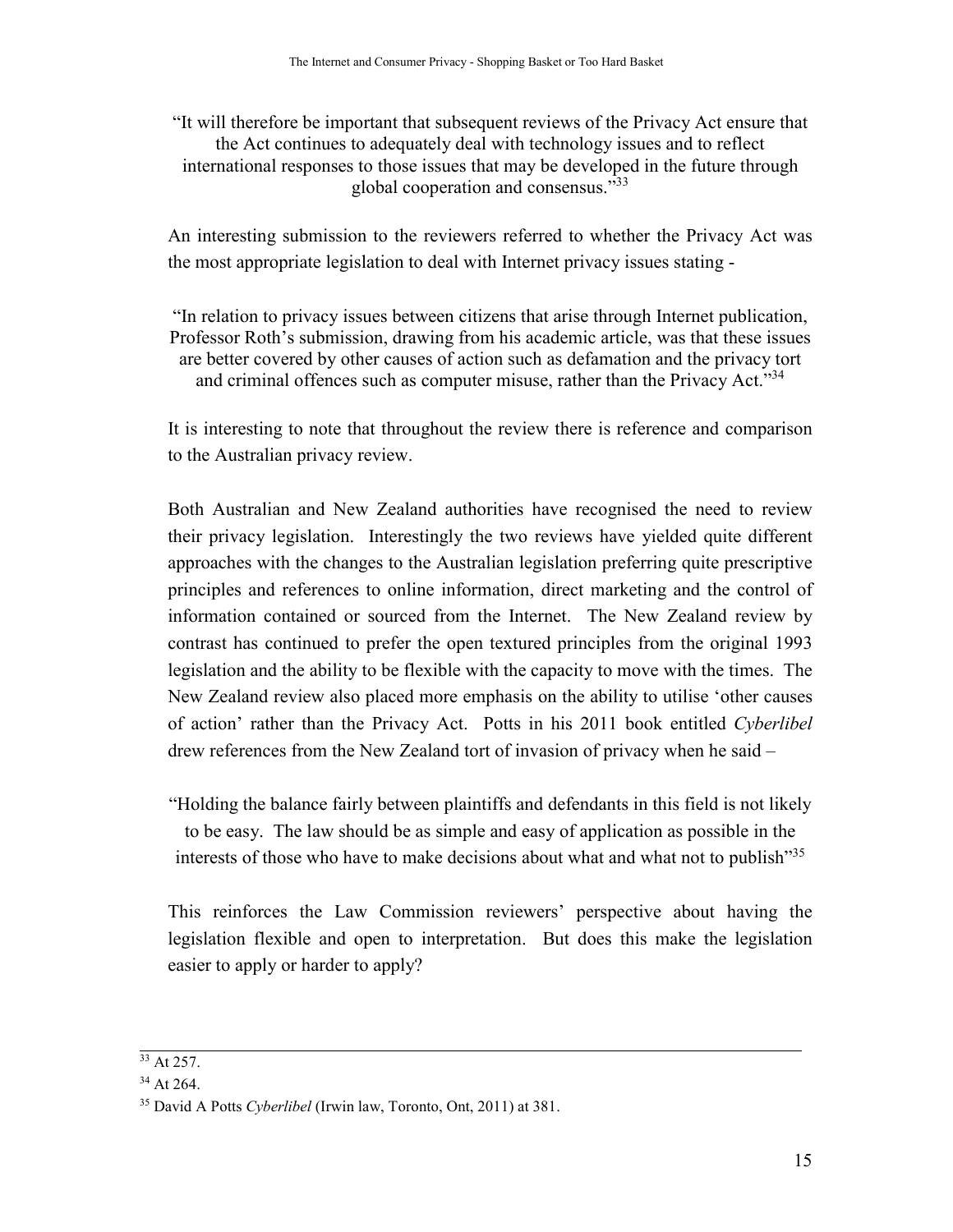As with all legislation the strength and value of the legislation will be seen in how individual issues or cases are dealt with over time. Interestingly the New Zealand situation by the very nature of the approach taken creates far more opportunity for the Privacy Act 1993 to be interpreted very widely on a case by case basis thus opening the way for very broad interpretations with regard to online situations as they develop over time.

# *III Data Collection*

Large volumes of data are collected retained, accessed and used online through a variety of data collection methodologies. One of the single biggest issues with regard to the rights of individuals, consumers, organisations or groups is that this information often ends up resident in a country away from where the information originated. The movement of this data from source of origin in New Zealand to an overseas-based repository has implications for the privacy of this data. This data may go to a country, which either doesn't have a privacy framework, or has a privacy framework that is incompatible with New Zealand's.

New Zealand's Privacy Act was amended in 2010 to give the Privacy Commissioner the power to intervene in situations involving international data transfers.<sup>36</sup> Unfortunately the benefit here is more for data being transferred through New Zealand and not for data originating from New Zealand. Interestingly a number of New Zealand's government departments already have their own legislation to deal with the transfer of New Zealand domiciled data internationally and the general consensus in the review is that while the Privacy Act does provide protection for data leaving New Zealand, the principles relating to this issue are cumbersome and could be streamlined over time  $37$ 

The implications for online consumers is difficult to fully comprehend. If a New Zealand based consumer was to exercise their right to have their personal information withheld whom would they address their requirement to? Which country's privacy framework would be applied and what rights would the New Zealand consumer have

<sup>&</sup>lt;sup>36</sup> New Zealand, above n 28, at 275.

<sup>&</sup>lt;sup>37</sup> At 278.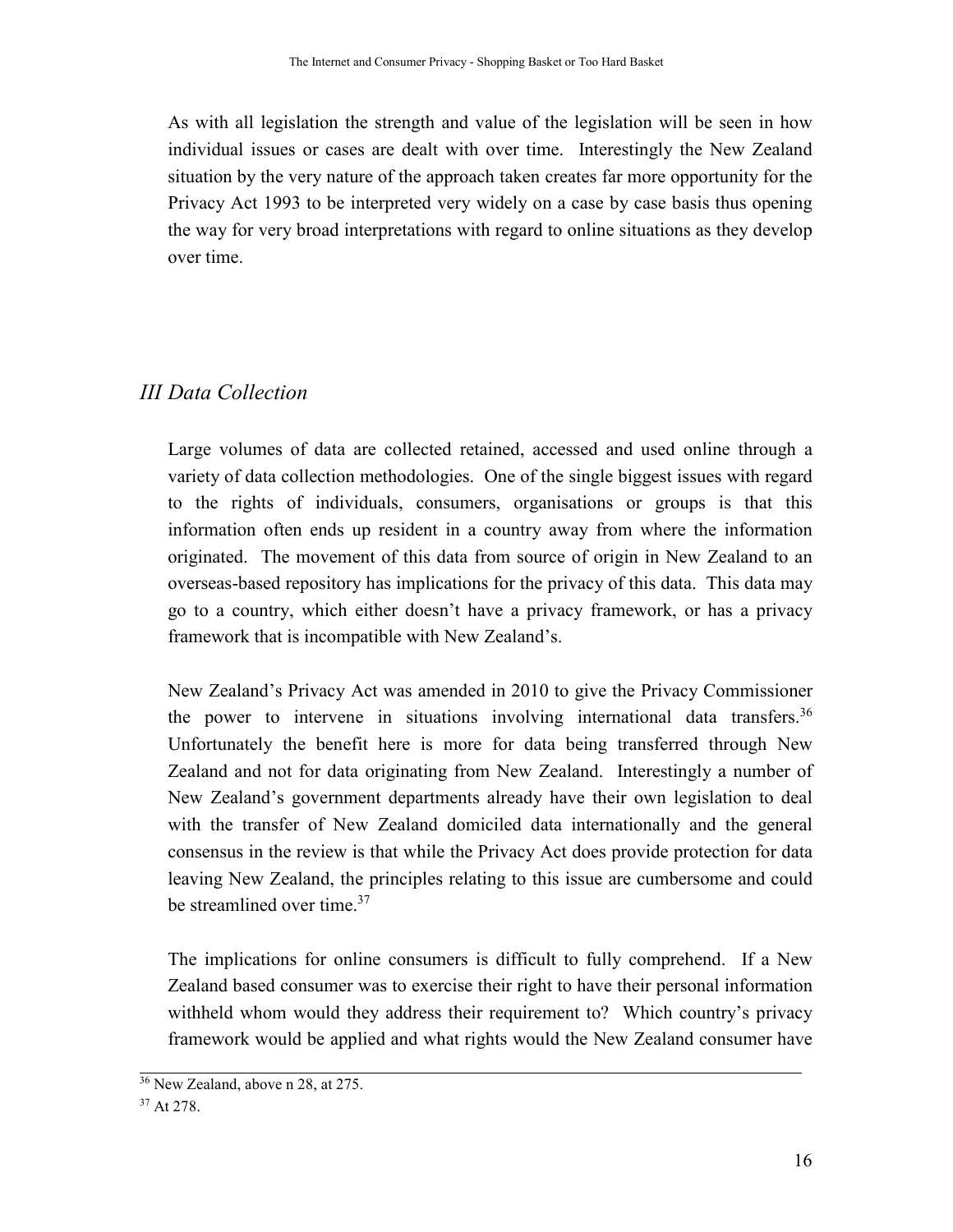in that particular framework. The reality is that once a consumer's information is moved from its base in New Zealand it could within seconds be domiciled in any number of databases anywhere in the world. This wouldn't necessarily become clear until a direct marketing initiative targets that consumer from this consumers own information.

There are a variety of data collection systems now in place worldwide that have received international acceptance and are used specifically to safeguard and protect personal information. One such example is a global system now in place to safeguard the use of credit card payments to protect against fraud, theft and other criminal activity pertaining to the use of credit card systems.

This credit card data security system is known as the Payment Card Industry Data Security System or PCI DSS which administers a worldwide standard for the security of payment data thus protecting the privacy of individuals, their payment data, purchasing data and banking data. As stated by Fakhry and Nicho<sup>38</sup> "The objective of the standard was to enhance the security of the cardholder through protection of cardholder data and thus help facilitate global adoption of consistent data security measures". This situation is unique because it came about due to agreement being reached between the worlds five largest payment card organisations who identified not only the opportunity to consolidate their work into one efficient system but also to provide a level of security for their financial transactions that would give confidence to their customers that online financial transactions using credit cards are safe.

A similar system could be developed to protect consumers' personal information but this would raise international issues as to who would initiate, fund, coordinate and lead this work. Further, the myriad of consumers and suppliers now using the Internet is such that creating a secure system, implementing it and achieving compliance would already be next to impossible.

Another issue of concern for personal information privacy is how long personal information could/should be retained by a collecting agency. As Corbett says in her

<sup>&</sup>lt;sup>38</sup> Hussein Fakhry and Mathew Nicho "An integrated security governance framework for effective PCI DSS implementation" (2011) 5 International Journal of Information Security and Privacy 50+ Academic OneFile at 50.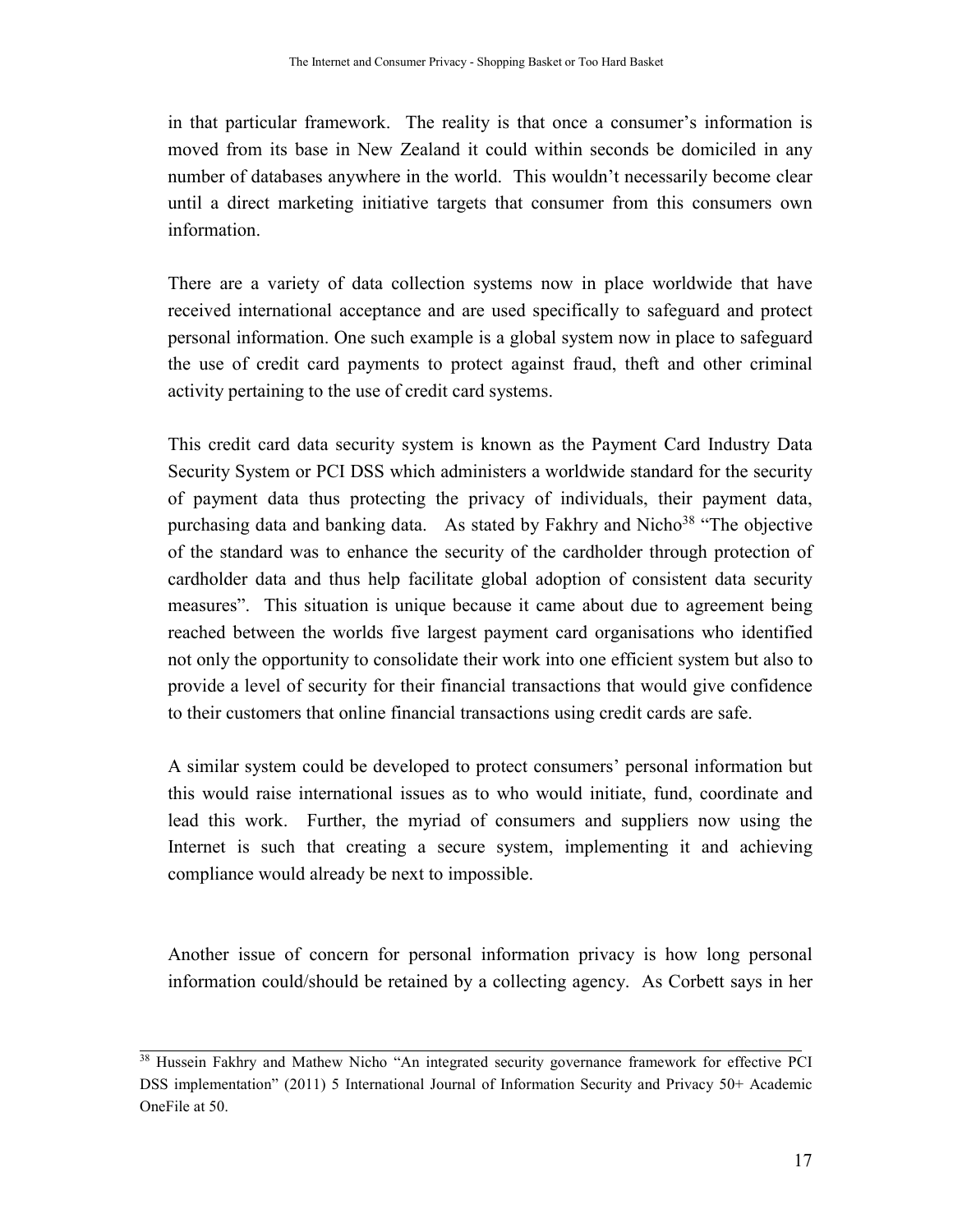article<sup>39</sup> this also raises the issue of not only how this data is to be removed using a variety of technological options but how legislation can be designed to accommodate this as a requirement.

The rapid rate of change in information storage is highlighted by Witzleb who says:

"In our modern world of cloud computing, portable storage devices, electronic databases and hackers, the parameters around data security and document storage have shifted immeasurably. All it takes is a single careless incident to cause a massive data breach. The 2011 Sony data breach involved the personal information of up to seventy-seven million people worldwide. A data breach on this scale would have been inconceivable when the Privacy Act was introduced."<sup>40</sup>

The collation, retention, dissemination and removal of data via the Internet is a global issue. There are examples where interventions have been created to protect data in specific situations and the PCI DSS example listed above is one. For the consumer who simply wants to go online and shop they can have a certain level of comfort that some of their personal data, such as their credit card details and transactions, is safe but this guarantee does not extend to all of their personal information leaving them open to approaches through direct marketing schemes.

#### *IV Cloud Computing and New Technology*

In addition to the traditional issues associated with Internet privacy Krutz talks about how the rise of '*cloud'* computing presents a newer and more challenging situation with regards to privacy. Cloud computing allows data to be physically stored anywhere in the world and accessible 24/7 without the need to have expensive software and hardware resident with the client or user. This raises issues regarding which country or countries legislation is binding to the cloud based company. In this environment it could be where the Internet Company is based, which country holds the data, or where a client or customer is based when they gain access to data via the '*cloud*'. As explained by Ogigau-Neamtiu<sup>41</sup> the security issues around data include who can create the data, where is it stored, who can modify and access the data, how

<sup>39</sup> Corbett, above n 12, at 247.

<sup>40</sup> Witzleb, above n 7, at 41.

<sup>&</sup>lt;sup>41</sup> Florin Ogigau-Neamtiu "Cloud Computing Security Issues" (2012) 3 Journal of Defense Resources Management 141 at 145.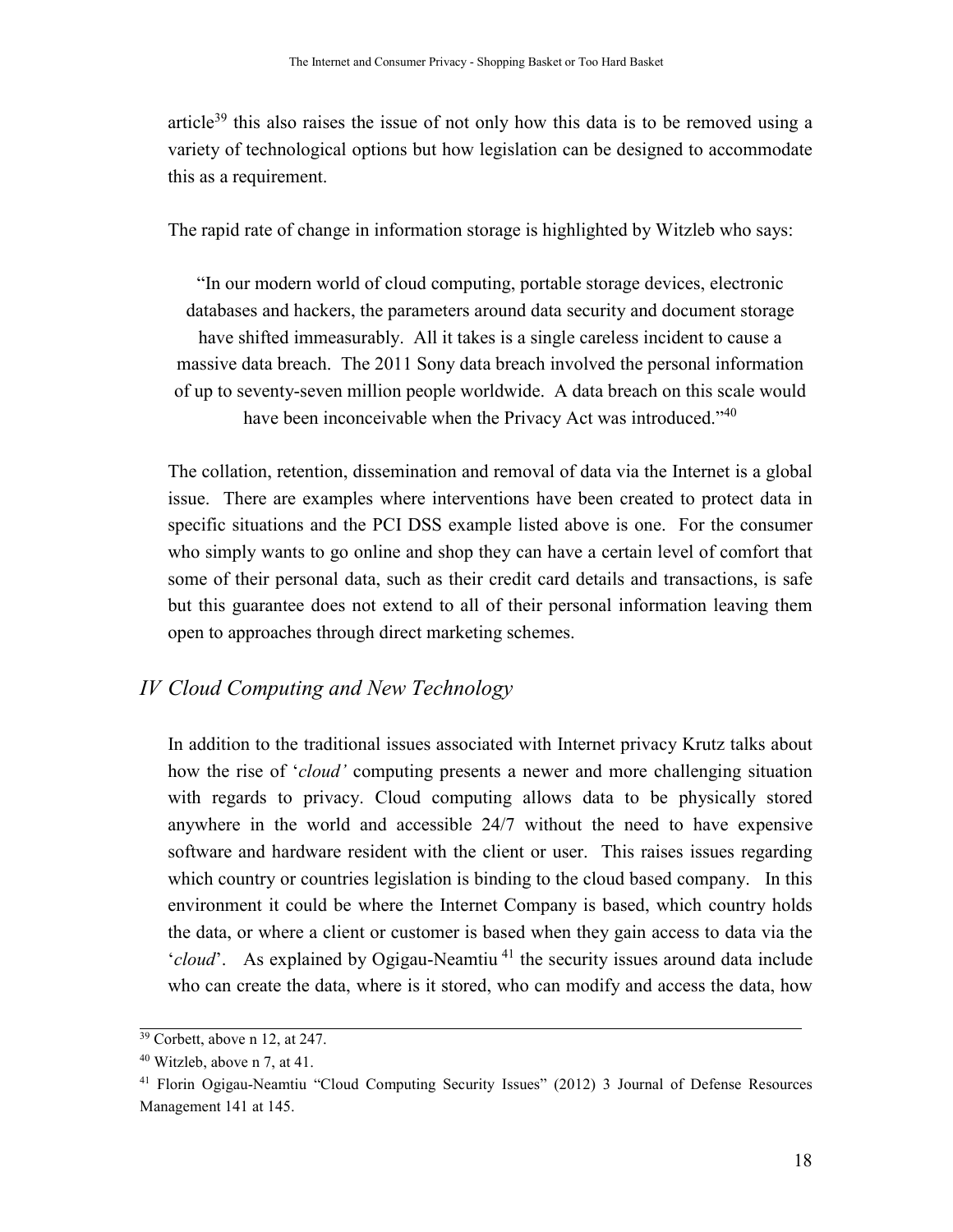the data is deleted, backed up or transferred. These issues are all part of what Ogigau – Neamtiu describes as the data security lifecycle and while it is exactly the same as in the classic Internet configuration the nature of cloud computing makes this lifecycle much more complex. Ogigau-Neamtiu goes on to highlight the lack of international standards for cloud computing<sup>42</sup> giving rise to a plethora of '*standards'* organisations creating a great deal of confusion for potential cloud customers.

The rate of technological change is now so rapid that in the time it takes to draft any privacy legislation the whole Internet environment could have evolved. No one can be sure what the next direction is for the Internet but rapid and constant change is expected. We are very close to a situation where we may have no idea at all what is happening to our personal data, where it is being stored, who has access to it, how it is protected, how legislation can protect it and whether it is stored on Planet Earth. The legal and policy implications of future technological advances are immense and uncertain thus fuelling hesitancy on behalf of law and policy makers.

## *V Privacy of Personal Information*

Privacy is seen as a human right. As Witzleb states "I have no doubt that, innately, people continue to feel strongly about their right to have their privacy protected. That is why privacy is recognised as a basic human right enshrined in Article 17 of the International Covenant on Civil and Political Rights (ICCPR)"<sup>43</sup>

However privacy is not an issue for all consumers. According to Jeff Sweat<sup>44</sup> in 2001 most companies walk "the same fine line between knowing and serving customers well and violating their privacy". Further in the same article he asserts "only a fraction of consumers are so concerned about privacy that they refuse to share information with companies and expect none to be collected about them".<sup>45</sup> Paul Rosenzweig in a 2012 article asserted that:

 $\frac{42}{42}$  At 145.

<sup>43</sup> Witzleb, above n 7, at 32.

<sup>44</sup> Jeff Sweat "Privacy" [2001] 851 InformationWeek 30 at 30.

 $45$  At 31.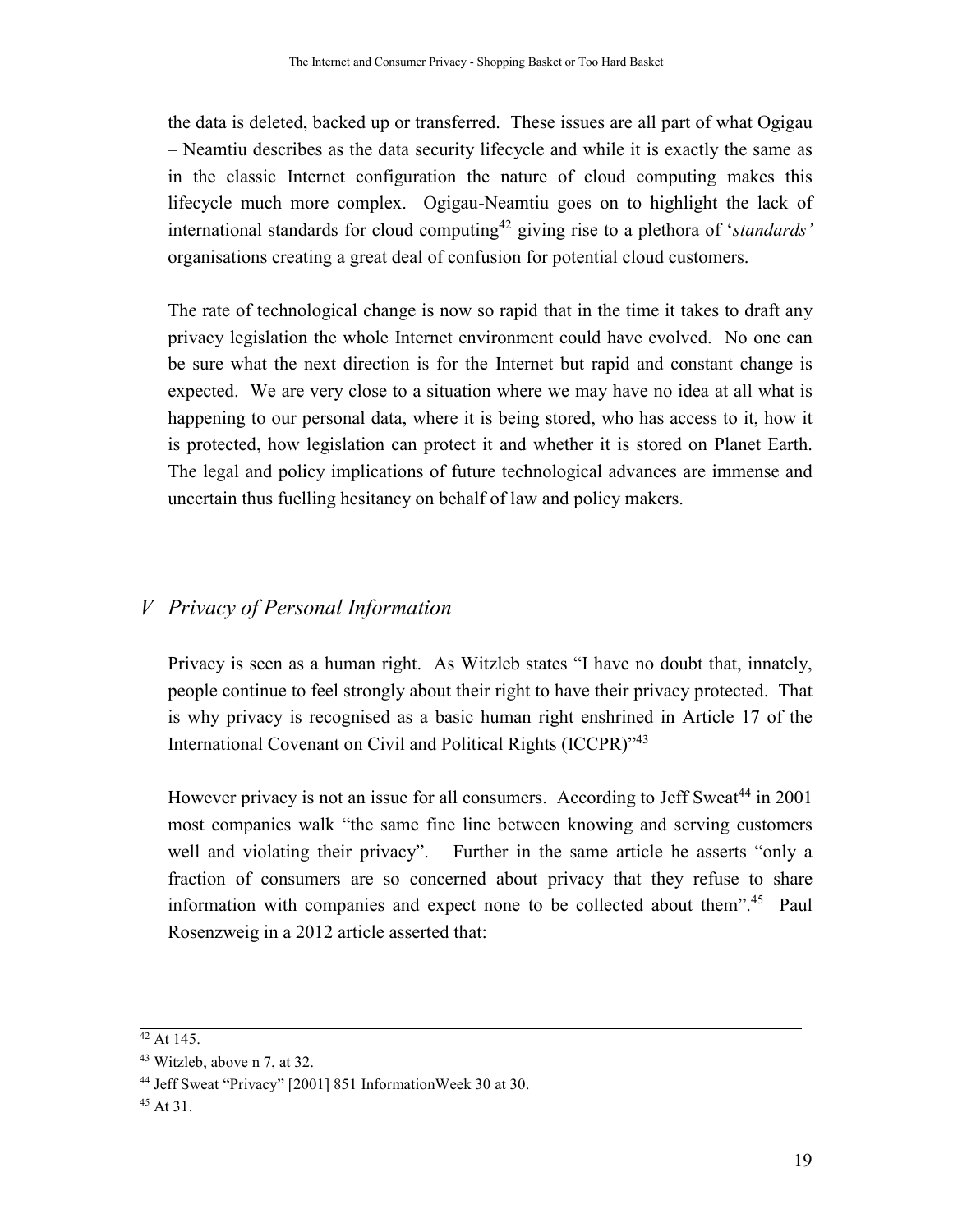"Even if we wanted to create greater online privacy the trend of technology is making that increasingly impossible to achieve – at least in the classic sense that privacy advocates mean, where a user is in complete control over data about himself<sup>", 46</sup>

In a 2013 study by Rebekah Pure on privacy expectations one of her key findings was that privacy expectations differed markedly dependent on what area the personal information was being used in. People have different privacy expectations pertaining to law enforcement than they do for marketing. Further her study found that people think differently about privacy of their information dependent on what information they think is observable and by whom.<sup>47</sup>

On the subject of people's privacy Mark Zuckerburg, the founder of Facebook, is quoted by Witzleb as saying –

"People have really gotten comfortable not only sharing more information and different kinds, but more openly and with more people. That social norm is just something that has evolved over time. You have one identity… The days of you having a different image for your work friends or co-workers and for the other people you know are probably coming to and end pretty quickly… Having two identities for yourself is and example of a lack of integrity."<sup>48</sup>

A recent review of the privacy of data in the European Union by Koponen and Mangiaracina added a further perspective on the retention and use of data when they said that –

"The European Commission noted that many online services rely on data and are free only because of the information people supply. In some ways data has become currency and it has proven to be a valid business model."<sup>49</sup>

Koponen and Mangiaracina go further to discuss how the retention of individuals' personal data may create an environment that gives an unfair competitive advantage

<sup>&</sup>lt;sup>46</sup> Paul Rosenzweig "Whither Privacy?" (2012) 10 Surveillance & Society 344 at 344.

<sup>47</sup> Rebekah Abigail Pure "Privacy Expectations in Online Contexts" (PhD, University of California, Santa Barbara, 2013) at 98.

<sup>48</sup> Witzleb, above n 7, at 32.

<sup>49</sup> "IBA - Competition Law International October 2013"

<sup>&</sup>lt;http://www.ibanet.org/Article/Detail.aspx?ArticleUid=a48b9a27-aff4-4328-9a01-887cb333e5fa#6> at 7.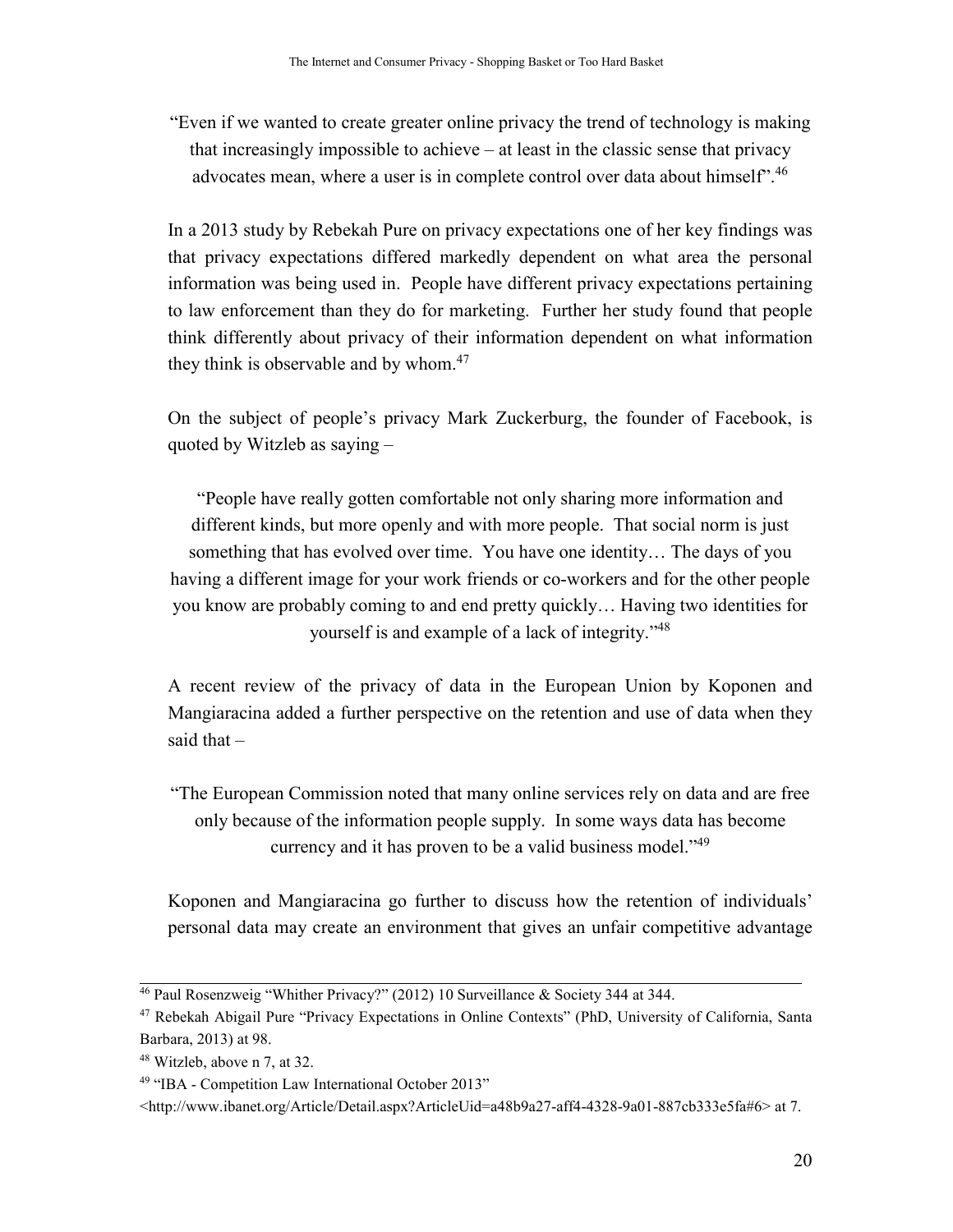to a supplier or a group of suppliers leading to situations where control over data can be a means of 'excluding' rivals.<sup>50</sup> Presumably then the use of personal information as a means of 'currency' in online marketing needs to be carefully monitored to ensure that the consumer's welfare and privacy is safeguarded.

In the USA recent research indicates that the majority of consumers don't want their information collected and used by advertisers.<sup>51</sup> The Federal Trade Commission (FTC), a body charged with protecting the rights of consumer recommended that businesses limited the tracking of consumers' personal information in an attempt to protect the consumers' privacy. These recommendations included the use of a mechanism to allow this information to not be tracked, calling it a 'Do Not Track' mechanism.<sup>52</sup> The FTC reported that not all bodies have entered into the 'Do Not Track' recommendations and some have actually designed their own form of regulations in an attempt to appease concerned consumers. The FTC reports push back from advertising organisations including the Digital Advertising Alliance (DAA) opposed to these recommendations. Further the FTC reports work by both Microsoft and Google on creating 'opt-out' mechanisms that give consumers the ability to have their personal information not included as part of online tracking for advertising and marketing.<sup>53</sup>

As stated by Erica Scott in her research into protecting consumer data, online behavioural advertising has become an increasing concern for privacy rights activists in both the USA and the European Union where 'opt-out' tools have been extensively researched. A key consideration is the development of an international browser level opt-out tool that engages the consumer explicitly, advises them that their data is being 'mined' and presents them with transparent options to allow the consumer to decline data collection.<sup>54</sup> One example of how control of data can be quickly lost is an issue now known as 'data leakage' and is is one area of concern for both researchers and legislators. Data leakage generally happens when online data is transferred from a

 $50$  At 11.

<sup>51</sup> Angelica Nizio "Taking Matters into Its Own Hands: Why Congress Should Pass Legislation to Allow the FTC to Regulate Consumer Online Privacy with a Do Not Track Mechanism" (2014) 2014 U Ill JL Tech & Pol'y 283.

<sup>52</sup> At 285.

<sup>53</sup> At 285.

<sup>&</sup>lt;sup>54</sup> "Comment: Protecting Consumer Data While Allowing the Web to Develop Self-Sustaining Architecture: Is a Trans-Atlantic Browser-Based Opt-In for Behavioral Tracking the Right Solution?" [2013] at 285.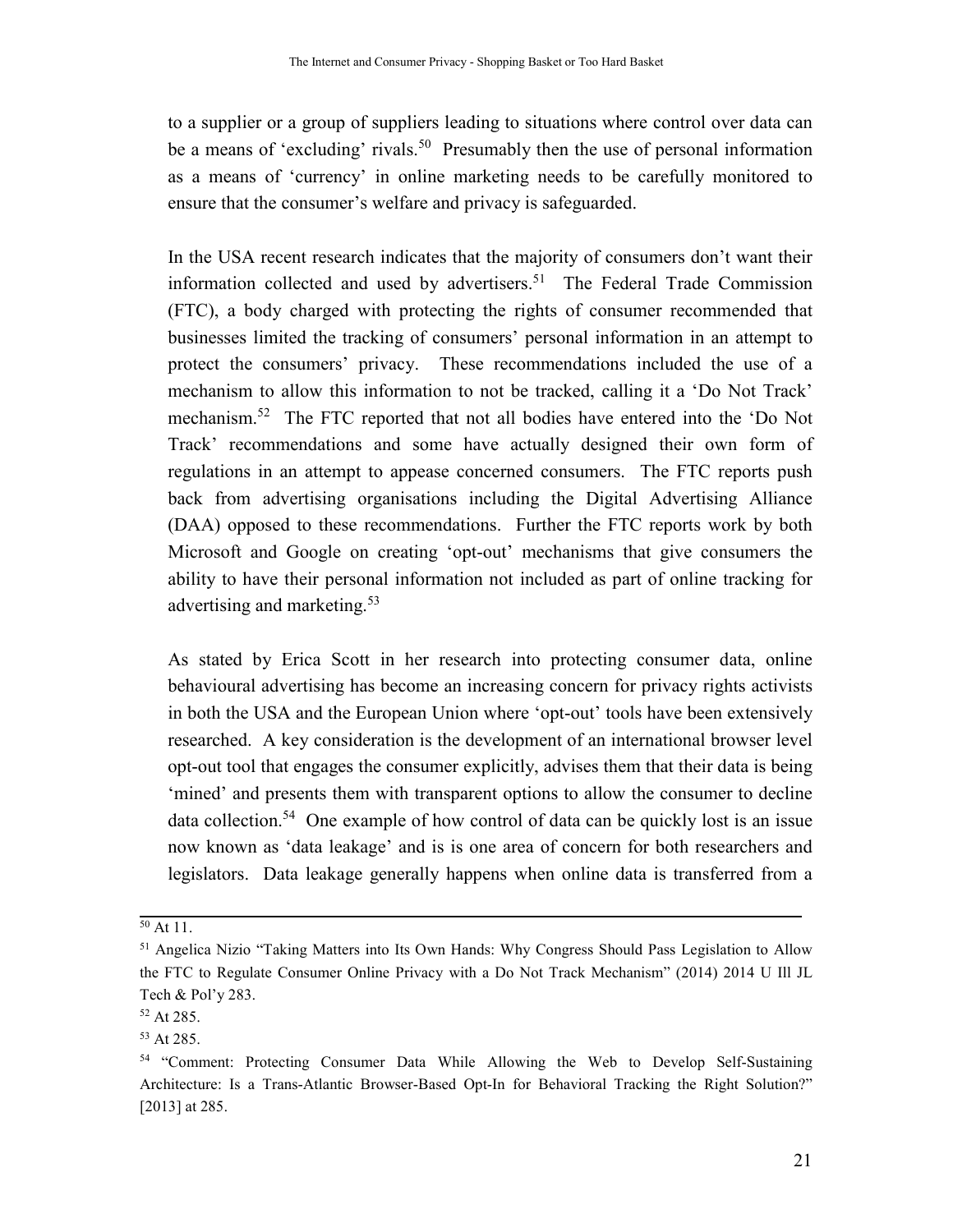first party site to a third party server that may not be known to the user.<sup>55</sup> This data transfer is done by a range of tools available online. Further complicating the environment is the knowledge that the methods available with which to search, store, analyse, 'deanonymize' and transfer data is growing rapidly as new technologies develop. At the current rate of development, technology innovation is occurring faster than legislation can be promulgated or policies can be implemented.

The following view from the same research validates this -

"Because the Internet increasingly ferries vast amounts of sensitive information, such as medical or financial records, tracking all online activity represents more than just effective advertisement and increased revenue. Tracking such detailed movement online implicates consumer 'privacy, security and dignity.' Advertisers, however, have come to rely on this cornucopia of consumer data and attempting to end that reliance legislatively might be a losing battle."<sup>56</sup>

And further –

"Additionally, a complete end to behavioral tracking is not necessarily a desirable solution. As was discussed above, advertisements pay for the Internet and consumers, generally, are interested in free services, content and the convenience of a personal web cannot be understated. Rather, a more practicable solution is establishing the rights of online consumers to be notified if their data is collected, to choose how much and what information to reveal, to be able to obtain a copy of their personal data or request that it be discarded, and to know how secure their data is when stored by websites and ad servers."<sup>57</sup>

 $\frac{55}{55}$  At 292.

<sup>56</sup> At 297.

57 At 297.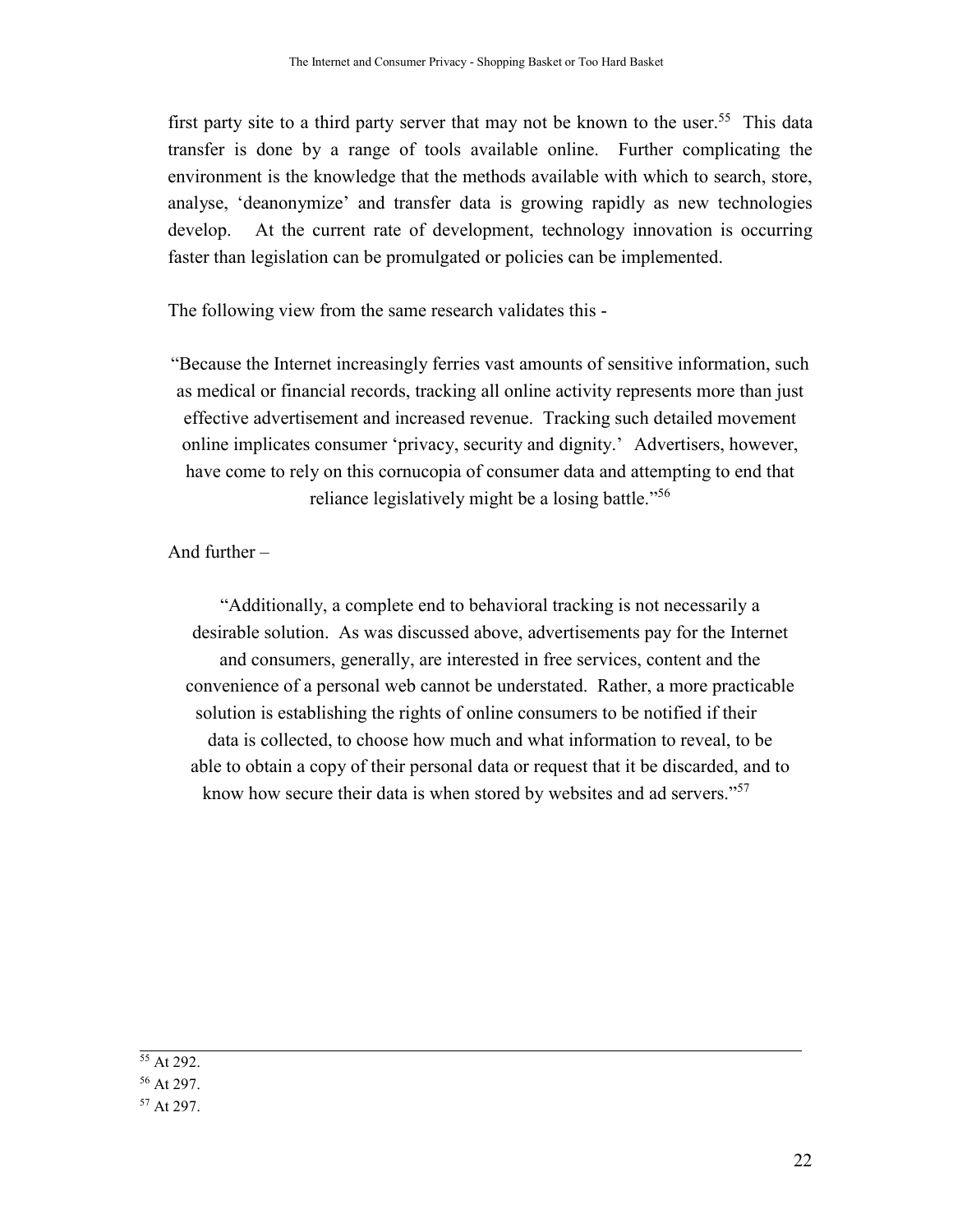# *VI Conclusion*

The issue of online privacy of information is hugely complex and constantly evolving in an effort to try and keep pace with the rapid growth of the Internet and the uptake of technology across the world. Many countries have enacted legislation and/or enabled policy and regulatory reform in an attempt to provide appropriate privacy provisions, relevant in this day and age, for their citizens. Countries have also commenced working together to provide privacy solutions that meet their specific needs with the European Union being a good example where a cluster of countries is working collaboratively on privacy issues. New Zealand's office of the Privacy Commissioner has established working relationships with Privacy Commissioners throughout its geographic region to work together to collaborate and develop privacy solutions that are appropriate for this region.

The key issues identified in this paper have included:

- The relevance and effectiveness of domestic privacy legislation, policies and regulations
- Cross border collaboration in the development of legislation, policies and regulations
- The rapid evolution of online technology and the difficulty in developing legislation, policies and regulations at a pace that matches the development and uptake of new technology with the ensuing privacy issues they bring
- The complexity, accountability, and cost of implementing workable privacy solutions internationally
- The dichotomy of privacy concerns by private citizens both domestically and internationally across borders
- The lack of enthusiasm from business suppliers to commit to the cost, time and effort of creating an effective privacy legislation to cover all privacy needs of private citizens
- The aversion of many businesses to giving up access to the wealth of consumer data they currently access and the marketing benefits they currently employ
- The increasing trend of individual businesses providing their own privacy guarantees to their consumers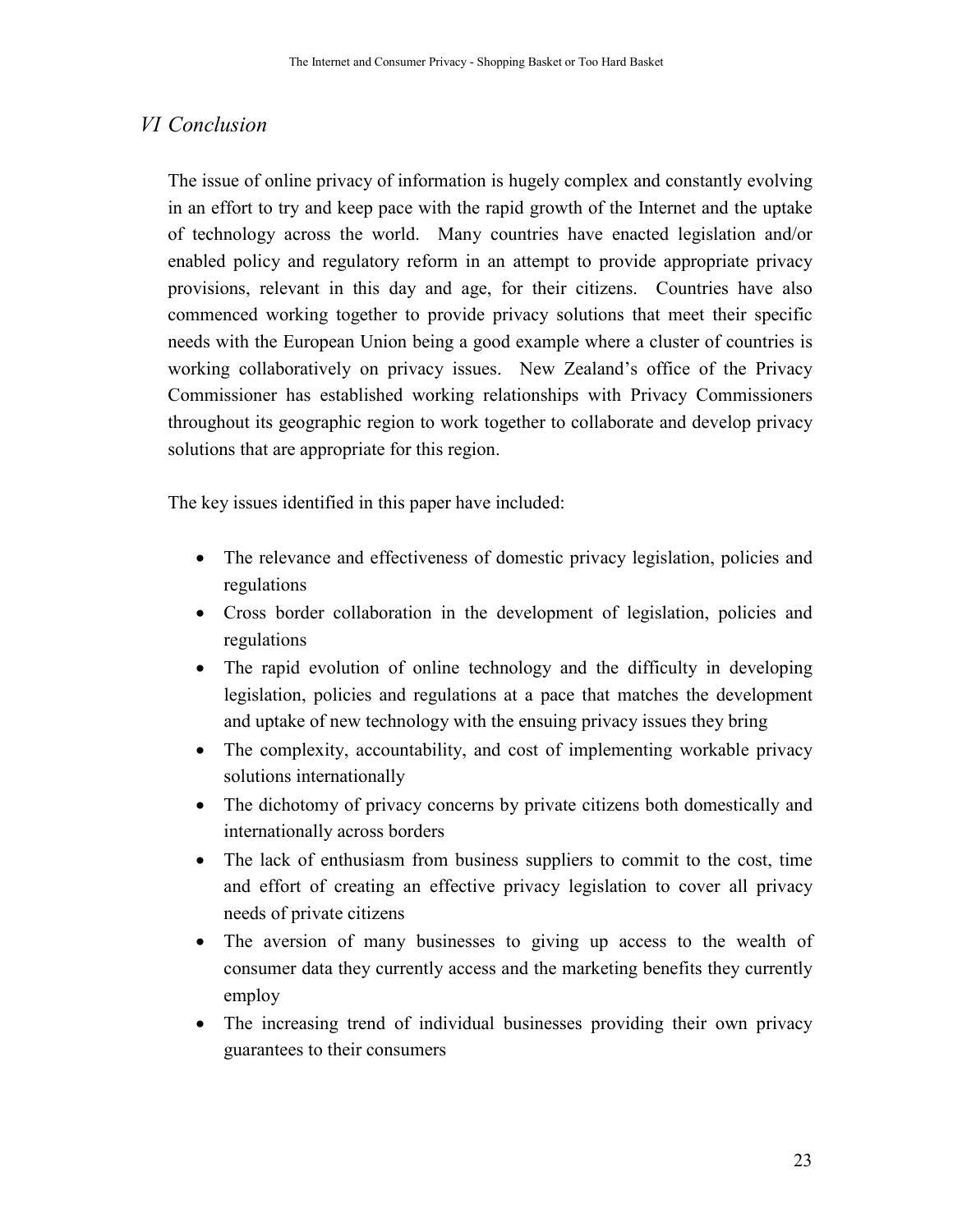- The development of technology solutions that will assist individual consumers to make choices about how their personal information is used and/or accessed in specific situations
- The increasing awareness by marketers and suppliers that promoting or enabling privacy options for consumers can be a positive marketing tool

New Zealand's law and policy position on the Internet is not clear. Despite New Zealand legislation containing numerous references to online activities no one single piece of legislation caters specifically for computer/technology based activities. The Privacy Act 1993 (and torts) provides some clarity pertaining to New Zealand domiciled information but does not address the issue of international access to and retention of data. Globally there is little coordinated effort to bring together law and policy that can cross international borders to provide protection to consumers.

By comparison with nearest neighbours Australia, New Zealand's privacy laws are worded to allow for more flexibility in interpretation and application. Australia's recently re-drafted privacy laws on the other hand are considerably more prescriptive and narrowly focused on a specific set of privacy issues and circumstances. The recent review of New Zealand's legislation has revealed little appetite for changing the manner in which privacy law is enacted in New Zealand and will continue to rely on individual cases over time to 'test' and 'tighten' the application of the legislation in the online environment.

In the New Zealand situation whether legislation to protect consumers online privacy is enshrined within privacy laws or consumer based legislation would seem to be of less concern than the ability of the legislation to be flexible and able to be interpreted according to each situation that arises. Therefore the current privacy legislation is probably sufficient for New Zealand's 'domestic' needs given this previously stated intent. This does leave unanswered the question of how to deal with the international implications on consumer privacy given the frequent cross border flow of this information.

The collection, storage, modification dissemination and deletion of data is problematic as technological advances create new data capture systems providing businesses with new opportunities to capture and utilise data. There are examples available internationally that show coordinated efforts being made to secure the privacy of data in specific business applications with the PCI DSS system utilised by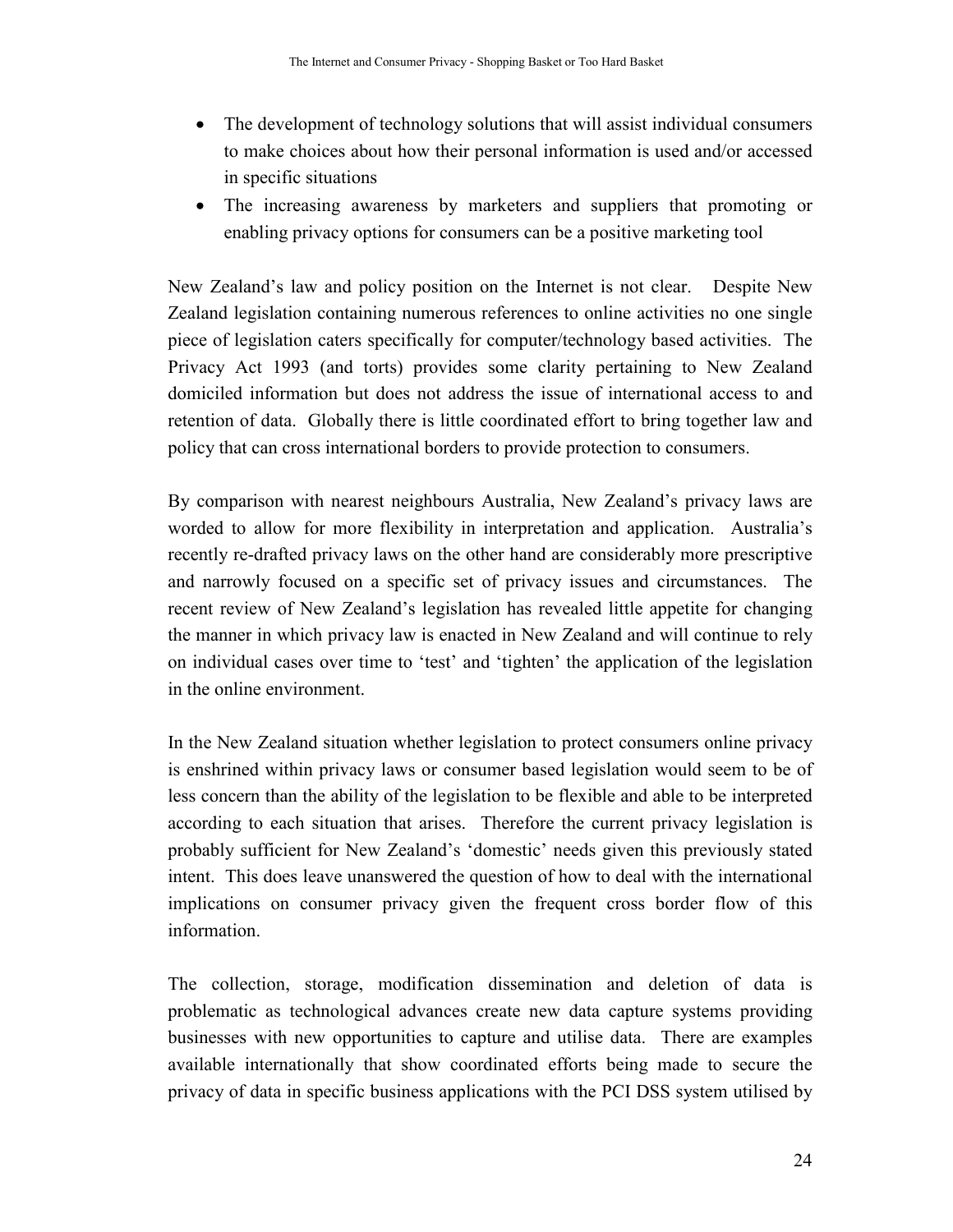the payment card industry being the one example cited in this paper. That the payment card industry has been successful in creating a secure environment for online card payments indicates what is possible with international cooperation.

The payment card industry was able to achieve this for two very important reasons. Firstly the five main corporations funded the work, committed to it and ensured that a robust system capable of engendering confidence from consumers was developed and mandated internationally for the benefit of all consumers. Secondly these corporations recognised the marketing benefits of creating a safe online payments system for consumers worldwide. They identified that if a safe online payment system wasn't created this would cause considerable harm to their business interests. Adapting to the growth of online shopping and the ease of access for consumers was seen as crucial to the survival of the payment card industry and consumer confidence in online payment facilities was correctly identified as central to the success of the payment card industry.

The growth of cloud computing has added layers of complexity to the issue of online privacy as this platform further stretches the global reach of the Internet and confuses legislative boundaries. Not knowing what is next on the technology horizon makes the role of legislators and policy makers virtually impossible. Add to this the reality that privacy expectations differ greatly depending on the business, social and political context in which it is being considered. Research shows that consumers are divided as to the importance of privacy with views ranging from those who are truly concerned about all aspects of consumer privacy to those who are ambivalent at best. Research also shows consumers to be happy for their details to be freely available as they enjoy the notion of products and services being promoted to them with no effort required on their behalf.

The notion of reaching an agreed position either domestically or internationally on the privacy of consumer information is potentially far from achievable. Research has shown that businesses don't necessarily want to conform to a uniform standard for privacy. Many are of the view that they can offer their consumers a higher level of confidence in the privacy of the data retained by them through proprietary systems they have developed specifically to benefit their consumers. These businesses see this type of offering as a unique selling point for the organisation and are cautious about giving away this sort of advantage. In short privacy is now seen as a potential selling advantage by organisations.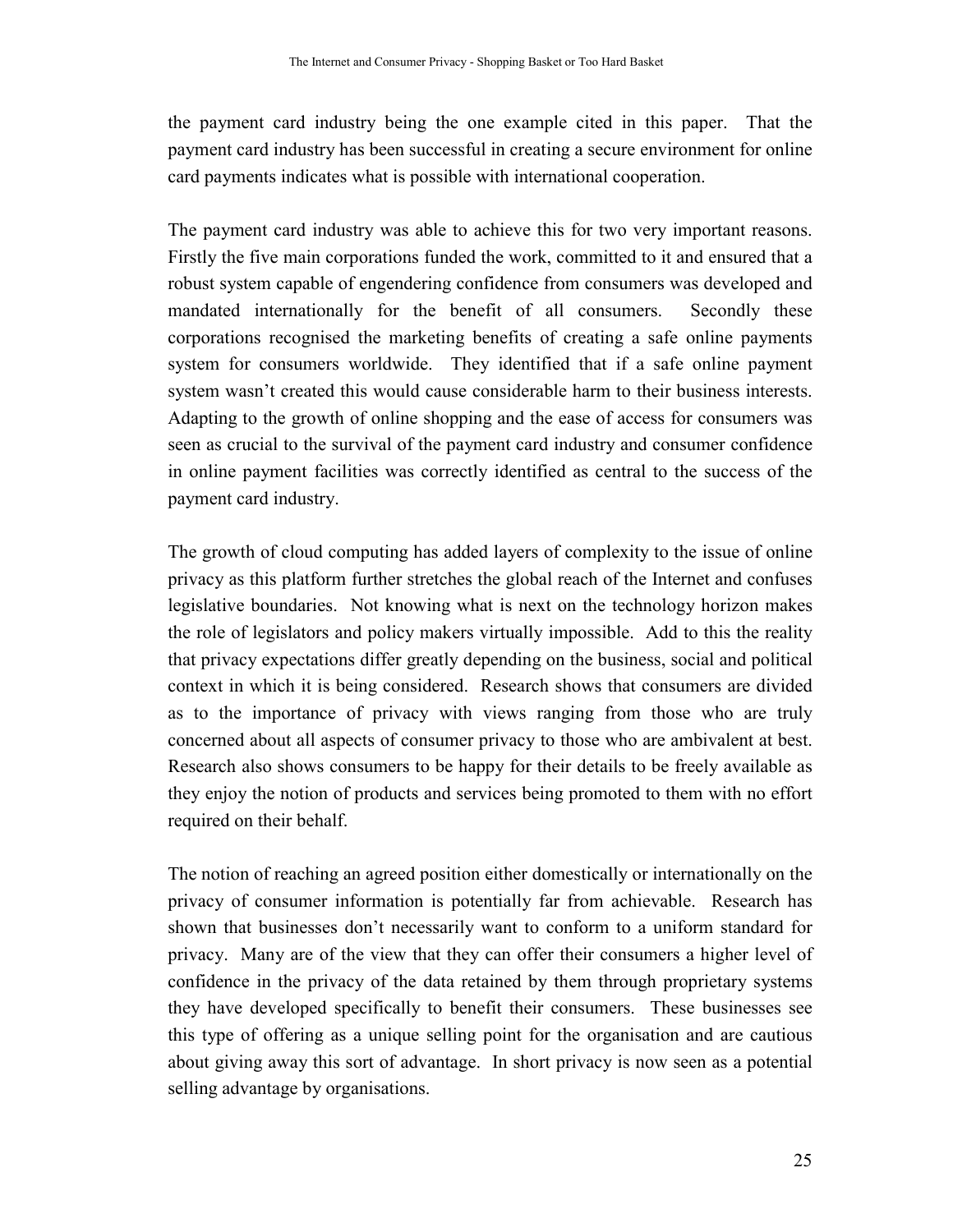The intention of this paper was to consider whether privacy should be more fully enforced and regulated on the Internet to protect the privacy rights of individual consumers on the Internet or whether the opposite could be more beneficial. This research shows that the issue of Internet or online privacy is problematic due to the complex legislative environment both domestically and internationally, the exponential growth in data management globally, the uncertainty created by rapid technological advances, the varying concerns of the individual Internet users, and the approach of businesses to how they support and promote privacy for individual consumers.

The views of consumers as to the use or otherwise of their personal data are central to consideration of the best way forward. These views range from those who want their personal information completely private and not available for marketing purposes by online suppliers, to those who are happy for their details to be available for marketing purposes as they like to see what products and services are offered up to them online. Extensive research is underway evaluating the ability for consumers to 'control' the use of their data through 'opt-out' tools or browser level screening of data mining. Many marketing companies routinely offer an 'opt-out' option or 'unsubscribe' button in their promotional material as a means of allowing the consumer to control their contact with the marketer.

If we are to take the position that the current environment is very complex and with rapid advances in both Internet use and technological platforms then a reasonable conclusion could be that it is already too late to create, implement, enforce and audit a prescriptive regulatory regime to protect consumer data both domestically and internationally. It may be that we have no choice but to consider the second alternative – letting the Internet users, both the buyer and supplier sides, work towards a model where they create their own model of self-regulation based on open market forces.

Dirk Helbing in his 2013 economic study considered the traditional economic models and whether they are still relevant, as these models are considered complex and often punitive.<sup>58</sup> But globalisation and technological advances have created new levels of interdependencies with the "ability to destabilise our current techno-socio-economic-

<sup>&</sup>lt;sup>58</sup> Dirk Helbing "Economics 20: The Natural Step towards a Self-Regulating, Participatory Market Society" (2013) 10 Evolutionary and Institutional Economics Review 3 at 31.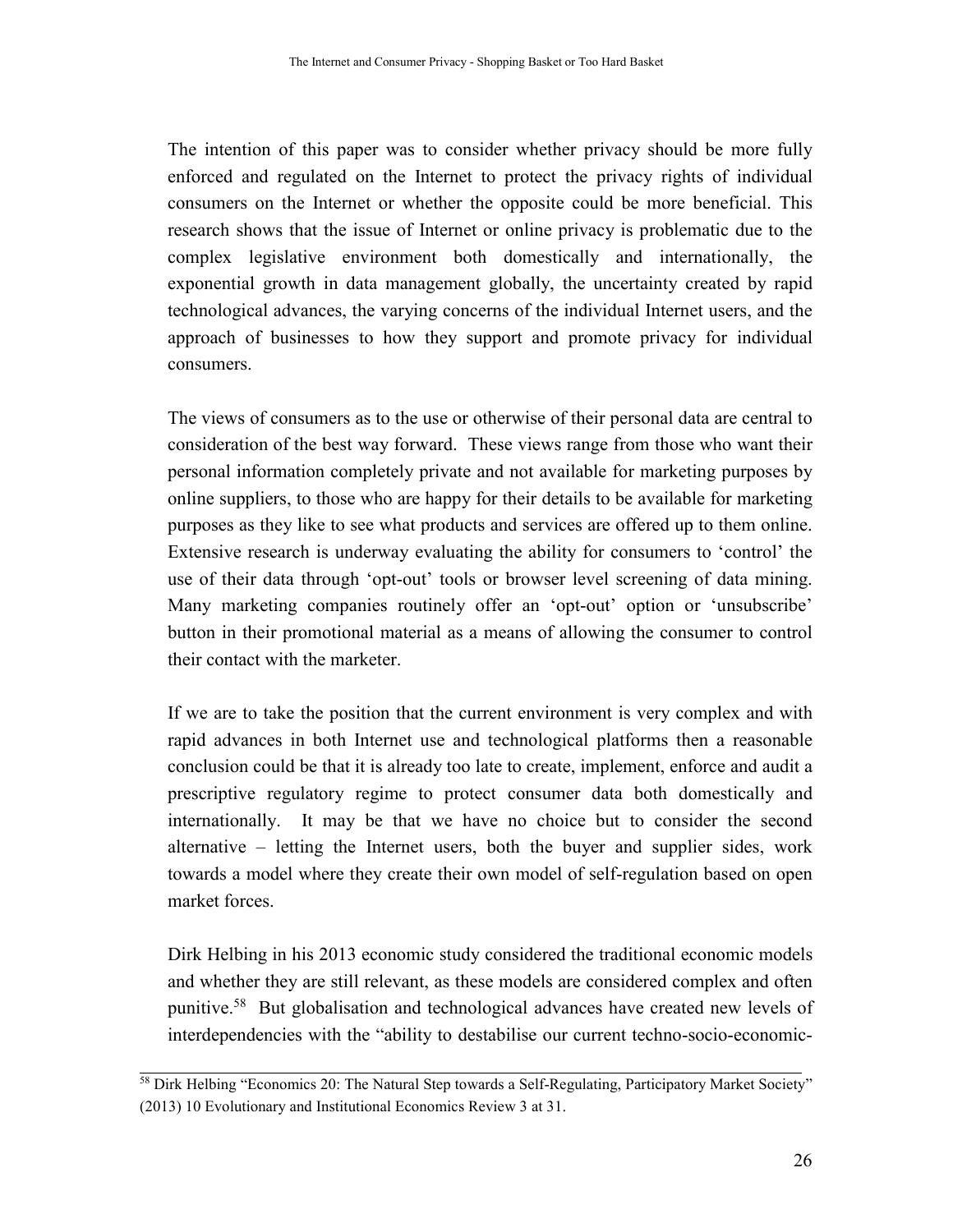environmental systems on a global scale".<sup>59</sup> He says the existing economic models are considered to be top down and would potentially "endanger privacy, sociodiversity and innovation" and further that there would be "major risks that personal data will sooner or later be misused".<sup>60</sup> Further in his research he concludes that "decentralised self-organisation and self-regulation approaches can deliver solutions for complex dynamical systems that are far superior to our existing way of designing and operating systems". And finally Helbing states, "efficient ICT enabled reputation systems and 'qualified money' might support self-regulation."<sup>61</sup>

Helbing states that the digital revolution is re-shaping our economy and there is a major trend towards decentralisation. This decentralisation allows more people to be involved in social, economic and political affairs.<sup>62</sup> This rapid change in people's activities is leading to more creativity, social involvement and innovation thus creating an environment where self-regulation could prosper.

Given the complexities raised in the body of this paper a next step would be to consider the means by which the Internet "market" could be encouraged to selfregulate its privacy practices. In a self-regulated environment businesses would decide for themselves exactly the value that privacy of information has for them, their product and their clients. The customers would have the ability to choose if they wanted their information available and could either opt-in or opt-out of online transactions accordingly.

Research and trialing is currently underway with new technology enablers to assist customers to regulate the release of their own data as and when they decide that it is appropriate to do so. Some countries have already considered the option of having this facility as a mandatory element in its online environment. In due course this could also be considered by New Zealand. However with 41% of all online shopping transactions performed by New Zealanders being with off shore websites $63$  the issue is not capable of being resolved simply through New Zealand legislation. Can international cooperation be achieved to strengthen consumer control? Is it possible for legislation to be enacted that appropriately meets all global needs?

 $\frac{59}{11}$  At 31.

<sup>60</sup> At 31.

<sup>61</sup> At 33.

 $62$  At 34.

<sup>63</sup> FOREMAN, above n 4.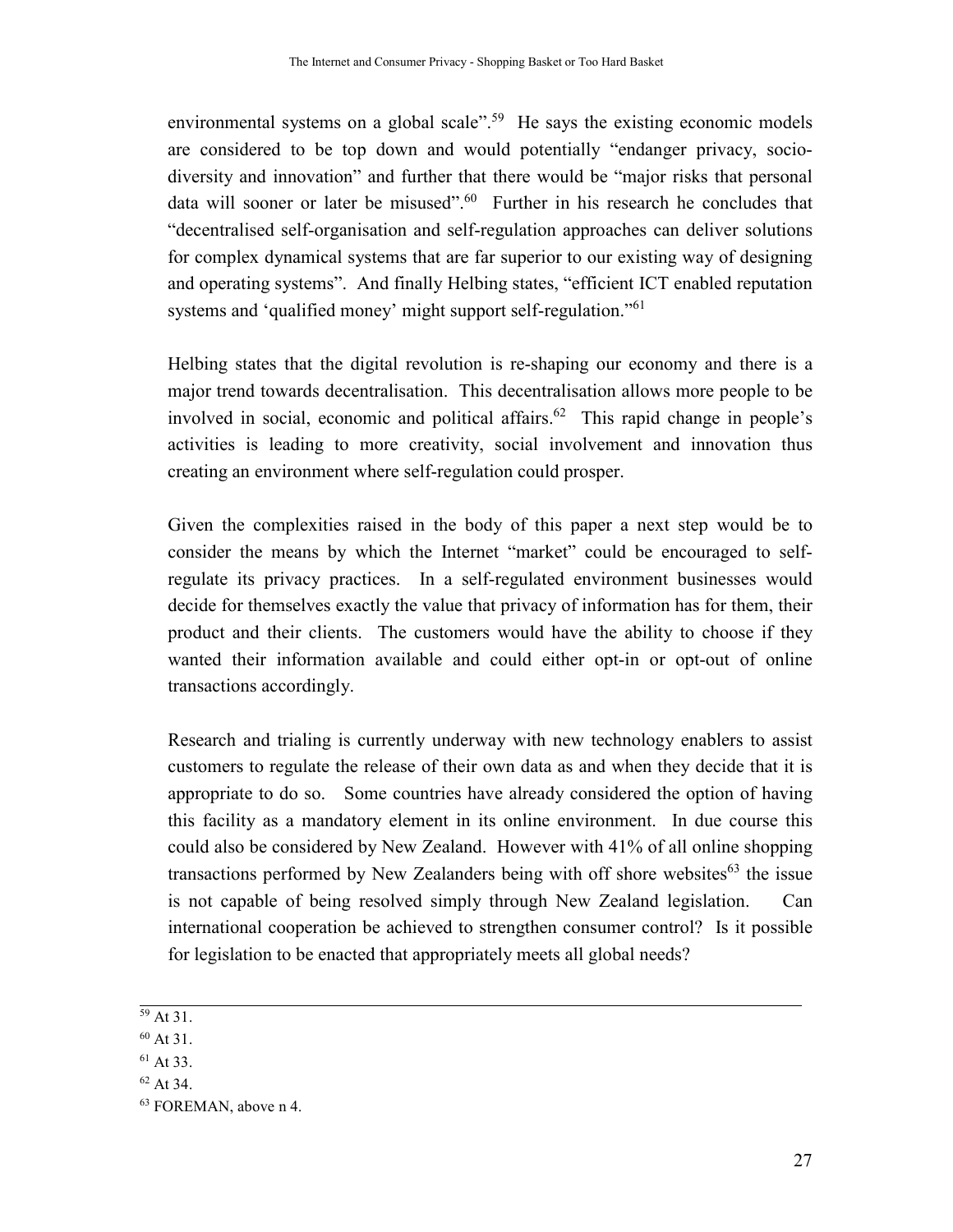When New Zealand enacted its Privacy Act in 1993 the Internet was a relatively new communications medium well behind the then rise of the mobile telephone. The Internet has not only become a widely accepted part of daily life but it has effectively bought the whole world close together and created a global market place. Legislation, regulation and enforcement can not keep up with this phenomenon. The best way forward for consumers may well be for them to take control of their position by exercising the right to say no or to opt out until or unless they are satisfied with the service they are receiving. Any other solution may well be beyond us already.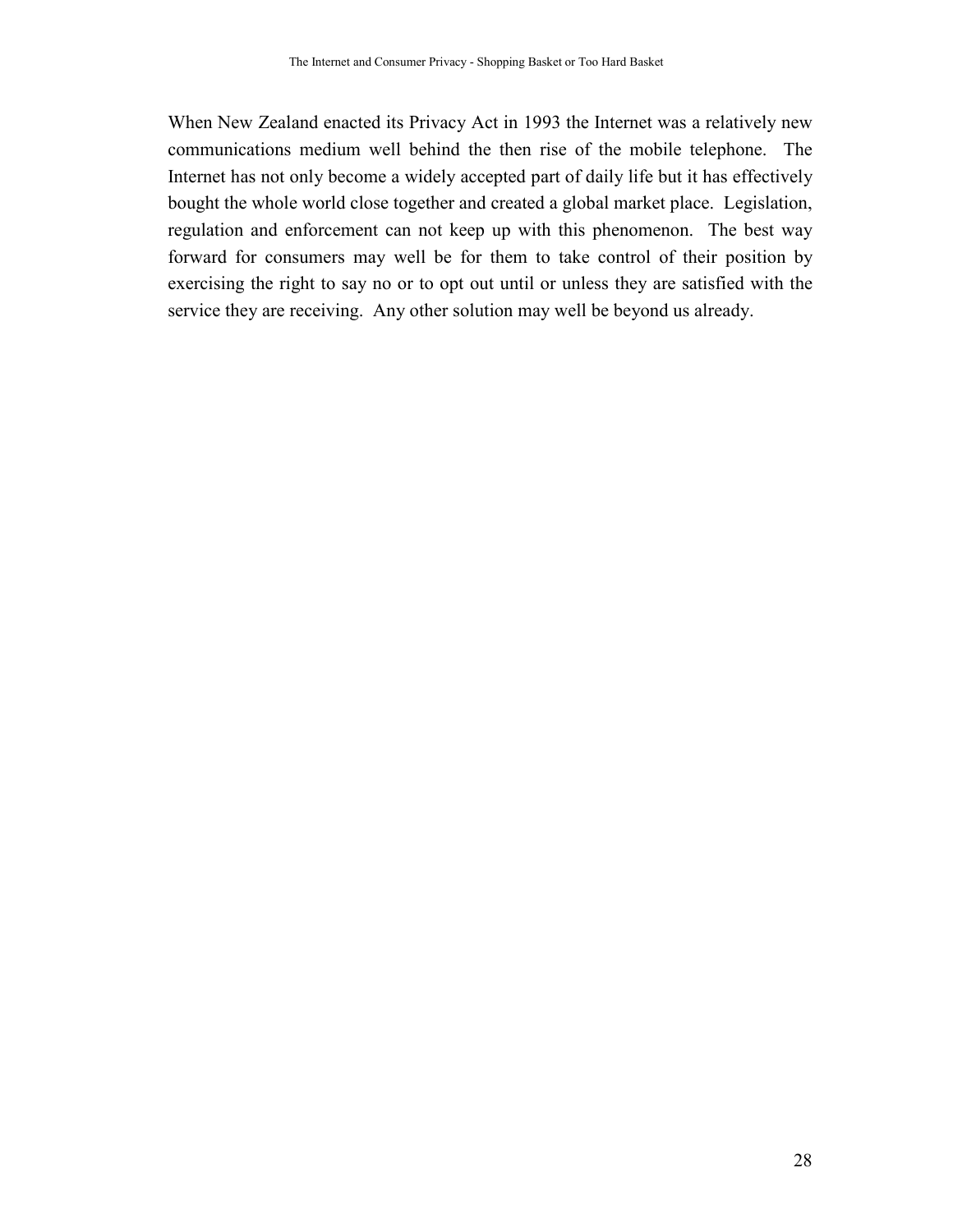### **Bibliography**

Mills, Jon L *Privacy* (Oxford University Press, Oxford [UK] ; New York, 2008).

New Zealand *Review of the Privacy Act 1993 review of the law of privacy, stage 4* (Law Commission, Wellington, N.Z, 2011).

Potts, David A *Cyberlibel* (Irwin law, Toronto, Ont, 2011).

Solove, Daniel J *Privacy, information, and technology* (Aspen Publishers, New York, 2006).

Solove, Daniel J *Understanding privacy* (Harvard University Press, Cambridge, Mass, 2008).

Witzleb, Normann (ed) *Emerging challenges in privacy law* (Cambridge University Press, New York, 2014).

Allen, Ben and McNair, Hamish "Reforms to Australian privacy legislation will have major impact for both public and private sector" (2012) 64 Keeping Good Companies (14447614) 690.

Corbett, Susan "The retention of personal information online: A call for international regulation of privacy law" (2013) 29 Computer Law & Security Review 246.

Fakhry, Hussein and Nicho, Mathew "An integrated security governance framework for effective PCI DSS implementation" (2011) 5 International Journal of Information Security and Privacy 50+.

Helbing, Dirk "Economics 2.0: The Natural Step towards a Self-Regulating, Participatory Market Society" (2013) 10 Evolutionary and Institutional Economics Review 3.

Nizio, Angelica "Taking Matters into Its Own Hands: Why Congress Should Pass Legislation to Allow the FTC to Regulate Consumer Online Privacy with a Do Not Track Mechanism" (2014) 2014 U Ill JL Tech & Pol'y 283.

Ogigau-Neamtiu, Florin "Cloud Computing Security Issues" (2012) 3 Journal of Defense Resources Management 141.

Rosenzweig, Paul "Whither Privacy?" (2012) 10 Surveillance & Society 344.

Sweat, Jeff "Privacy" [2001] 851 InformationWeek 30.

"Comment: Protecting Consumer Data While Allowing the Web to Develop Self-Sustaining Architecture: Is a Trans-Atlantic Browser-Based Opt-In for Behavioral Tracking the Right Solution?" [2013].